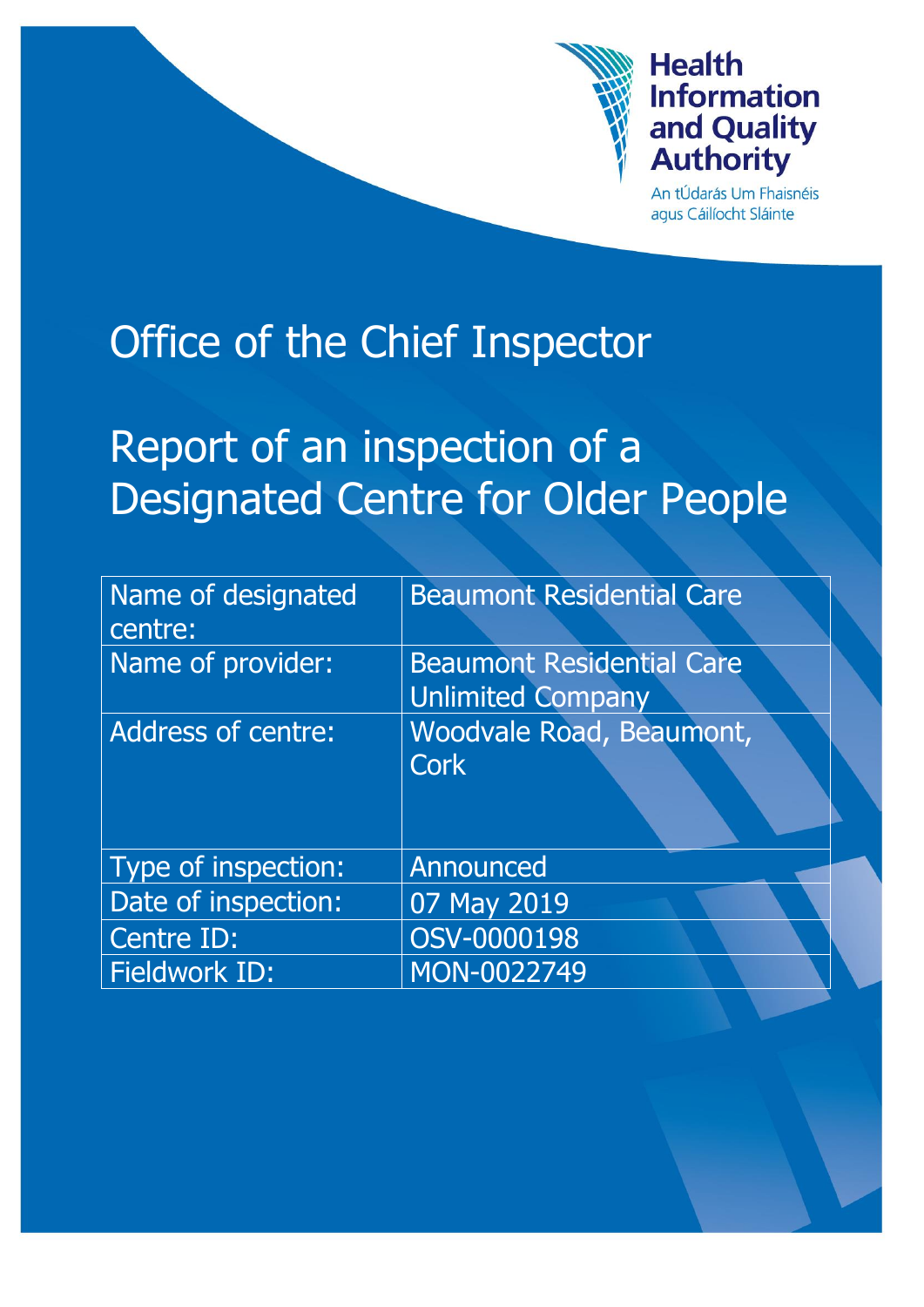# About the designated centre

The following information has been submitted by the registered provider and describes the service they provide.

Beaumont Residential Care is a family run designated centre and is located within the suburban setting of Beaumont, Cork city. It is registered to accommodate a maximum of 73 residents. It is a two-storey facility with two lift and five stairs to enable access to the upstairs accommodation. It is set out in three wings: the smaller East Wing is a dementia-specific unit with 10 bedrooms; the ground floor has 19 bedrooms; and the upstairs has 44 bedrooms. Bedroom accommodation comprises single rooms with en-suite facilities of shower, toilet and hand-wash basin. Additional shower, bath and toilet facilities are available throughout the centre. Communal areas in the East Wing comprise a comfortable sitting room, adjacent dining room, sensory room and window seating with views of the lovely enclosed garden. The main day room and dining room are located downstairs along with the reading room, TV room, visitors' room and hairdressing salon. Upstairs there is a lounge, smoking room, kitchenette and seating areas along corridors for residents to rest. Residents have access to two well-maintained enclosed courtyards with walkways, garden furniture and shrubbery. There are mature gardens around the building which can be viewed and enjoyed form many aspects of the centre. Beaumont Residential Care provides 24-hour nursing care to both male and female residents whose dependency range from low to maximum care needs. Long-term care, convalescence care, respite and palliative care is provided.

#### **The following information outlines some additional data on this centre.**

| Number of residents on the |  |
|----------------------------|--|
| date of inspection:        |  |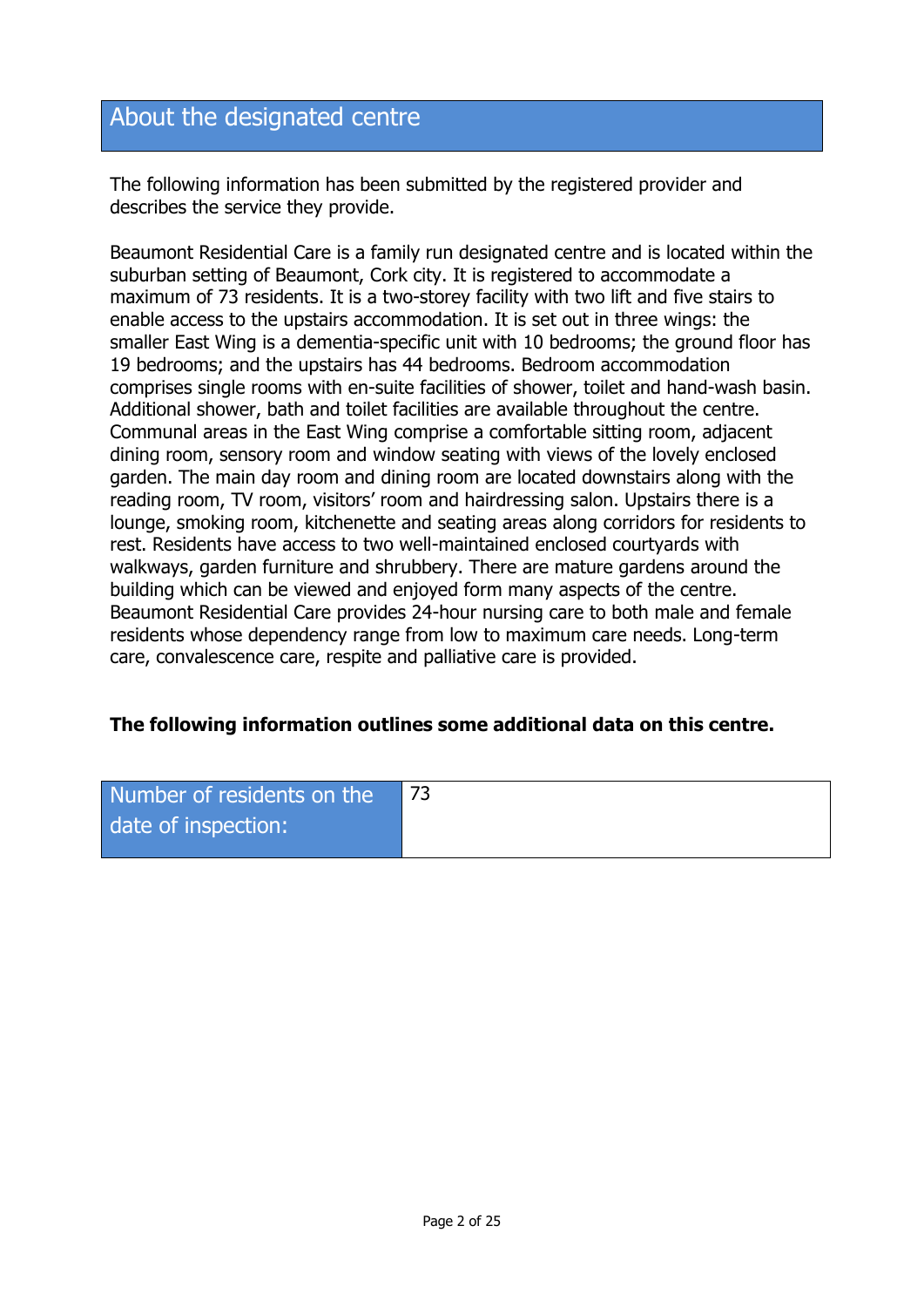## How we inspect

This inspection was carried out to assess compliance with the Health Act 2007 (as amended), the Health Act 2007 (Care and Welfare of Residents in Designated Centres for Older People) Regulations 2013 (as amended), and the Health Act 2007 (Registration of Designated Centres for Older People) Regulations 2015 (as amended). To prepare for this inspection the inspector of social services (**hereafter referred to as inspectors**) reviewed all information about this centre. This included any previous inspection findings, registration information, information submitted by the provider or person in charge and other unsolicited information since the last inspection.

As part of our inspection, where possible, we:

- **speak with residents and the people who visit them to find out their** experience of the service,
- talk with staff and management to find out how they plan, deliver and monitor the care and support services that are provided to people who live in the centre,
- **•** observe practice and daily life to see if it reflects what people tell us,
- **F** review documents to see if appropriate records are kept and that they reflect practice and what people tell us.

In order to summarise our inspection findings and to describe how well a service is doing, we group and report on the regulations under two dimensions of:

#### **1. Capacity and capability of the service:**

This section describes the leadership and management of the centre and how effective it is in ensuring that a good quality and safe service is being provided. It outlines how people who work in the centre are recruited and trained and whether there are appropriate systems and processes in place to underpin the safe delivery and oversight of the service.

#### **2. Quality and safety of the service:**

This section describes the care and support people receive and if it was of a good quality and ensured people were safe. It includes information about the care and supports available for people and the environment in which they live.

A full list of all regulations and the dimension they are reported under can be seen in Appendix 1.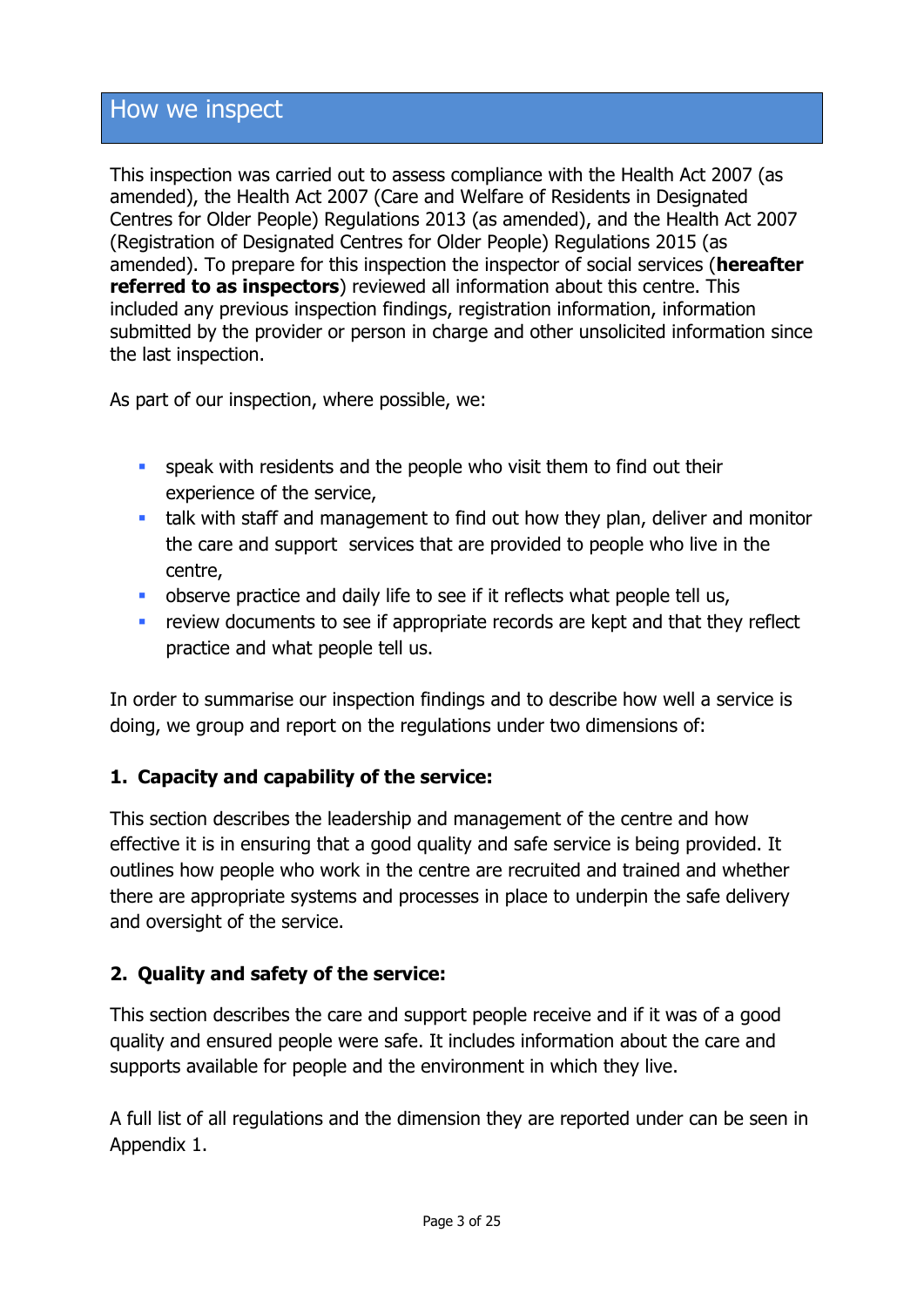# **This inspection was carried out during the following times:**

| <b>Date</b> | Times of<br><b>Inspection</b> | Inspector             | <b>Role</b> |
|-------------|-------------------------------|-----------------------|-------------|
| 07 May 2019 | 09:00hrs to<br>17:20hrs       | <b>Breeda Desmond</b> | Lead        |
| 08 May 2019 | 08:30hrs to<br>16:30hrs       | <b>Breeda Desmond</b> | Lead        |
| 07 May 2019 | 09:00hrs to<br>16:30hrs       | Anna Delany           | Support     |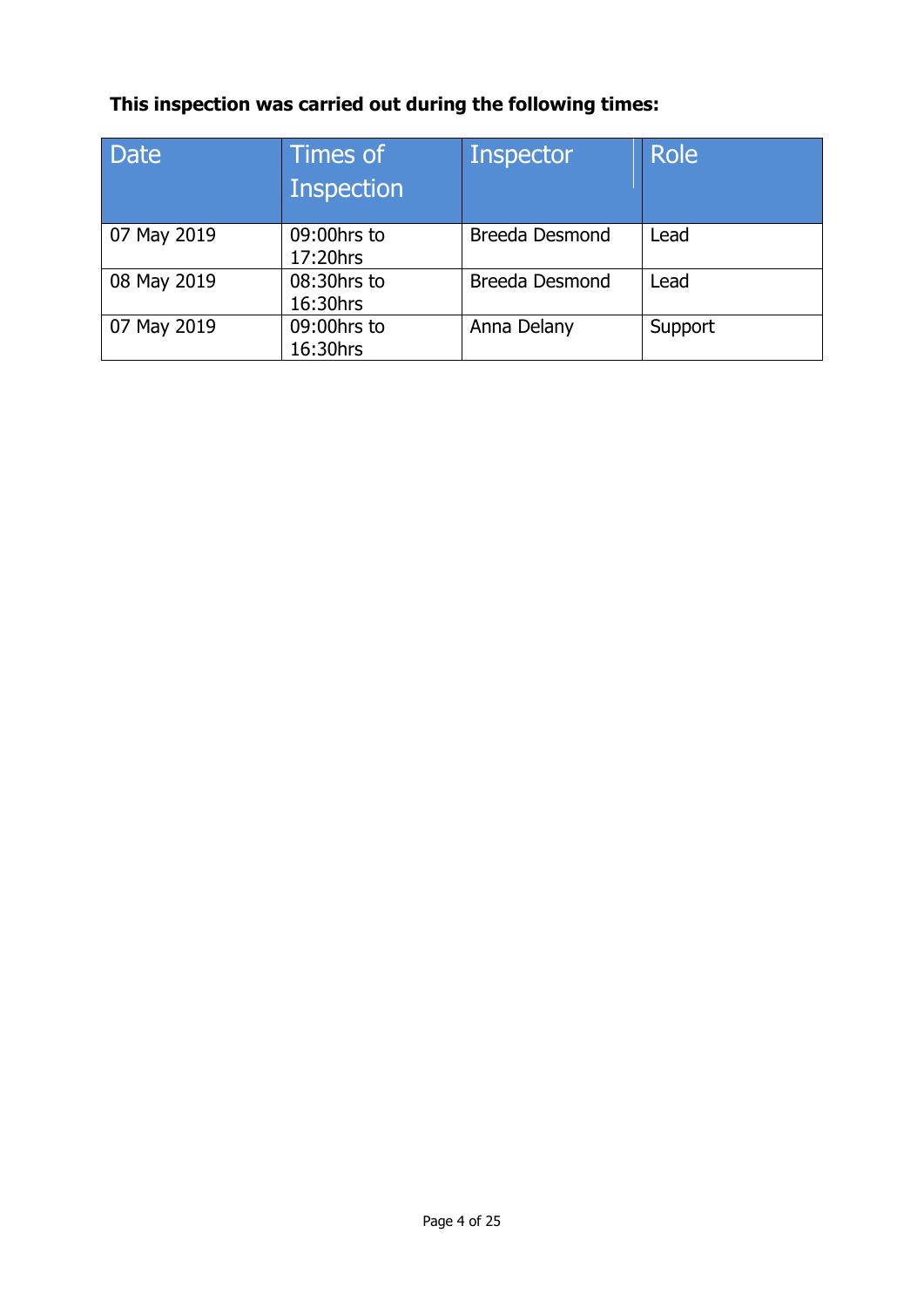# **Views of people who use the service**

The inspectors spoke with six residents, two relatives and reviewed 18 questionnaires during the inspection. Feedback was positive and people were happy with the care and attention they received. They said there were very happy with the support they received; there was a lovely friendly calm atmosphere and they felt part of a real community. They reported that staff were helpful, kind, generous, respectful and chatty and hoped that the inspectors would 'see what we experience every day' and how 'personal care' was delivered in a 'professional manner'.

## **Capacity and capability**

This was a good service with effective governance arrangements to promote positive outcomes for residents and provide a service that was resident led. Care was delivered in accordance with the statement of purpose. There was a clearly defined management structure with identified lines of accountability and responsibility for the service.

This inspection was undertaken as part of an application by the registered provider to re-register the centre in accordance with the requirements set out in the Health Act 2007 (Registration of Designated Centres for Older People) Regulations 2015. The prescribed documentation was submitted and application fees paid in compliance with the registration regulations.

The registered provider representative was on site on a daily basis as part of effective governance. The person in charge was supported in her role with clinical nurse managers (CNMs) on day and night duty. The person in charge demonstrated thorough knowledge of her role and responsibilities including good oversight of resident care and welfare to deliver care that was resident-led. The administrator supported the services regarding non clinical matters.

The annual review was examined; it demonstrated a thorough review of quality of life and quality of care bench marked against the national standards. Clinical and non-clinical audits were undertaken, however, an overarching audit programme which included audit of practice to enable the service to be consistently and effectively monitored, was not in place. This would enable timely audits to ensure the care delivered, was safe, consistent, and in line with best practice professional guidelines.

Minutes of the quality, environmental, health and safety committee demonstrated that these were held on an annual basis. All incidents, accidents, medication issues,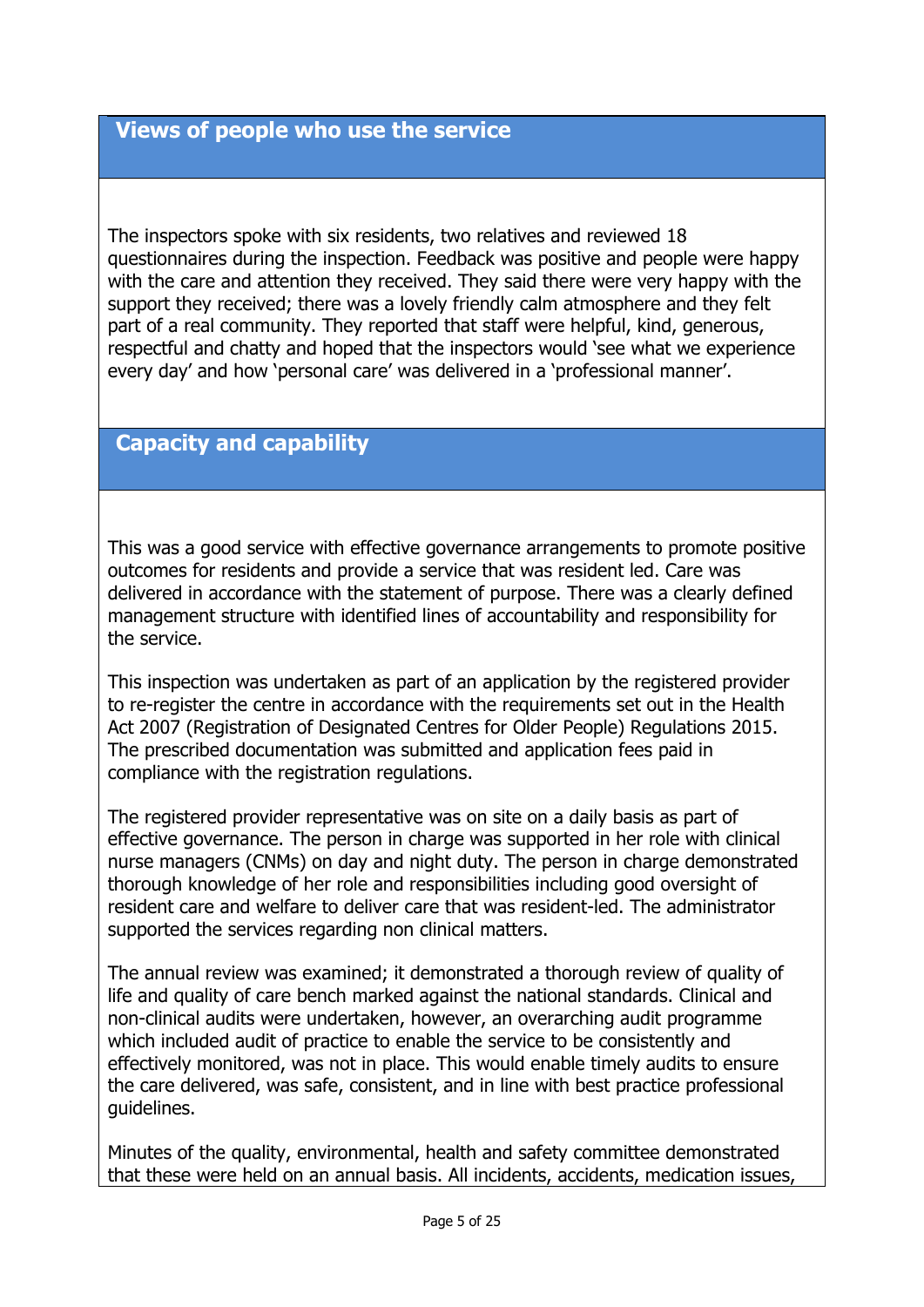clinical and non clinical events were discussed and analysed and action plans developed to improve the service. For example, the number of falls had decreased following the introduction of the dementia v delirium tool, whereby residents were assessed for evidence of infection as a possible cause for acute onset of signs of dementia and appropriate treatment was timely initiated. Quarterly health and safety meetings to discuss clinical and non clinical matters were reported, however, minutes from these meeting showed two meeting in 2018.

Written policies and procedure were updated on inspection to ensure compliance with the requirements of Schedule 5. The directory of residents, statement of purpose and residents' guide were updated on inspection to ensure compliance with the regulations. A current insurance certificate was evidenced. The incidents and accidents log was reviewed and notifications to the office of the chief inspector correlated with these. A synopsis of the complaints procedure was displayed in the centre and records were maintained in line with the regulations. Residents had contracts of care in accordance with the regulation.

Staffing levels were adequate to the size and layout of the centre. Minutes from management meetings demonstrated that staff levels were kept under regular review in accordance with the changing needs of residents. While most staff documents specified in Schedule 2 of the regulations were in place, documentary evidence of any relevant qualifications were not available for all staff. Staff training required further consideration to enhance the positive findings relating to the variety of training facilitated.

The atmosphere was friendly and relaxed and staff actively engaged with residents and visitors. The inspector observed that the care and support given to residents was relaxed and unhurried. Assistance was given discreetly when needed; staff demonstrated good communication strategies with all residents, including residents with complex communication needs. The inspector observed that staff were familiar with residents preferences and choices and facilitated these in a friendly, good humoured and respectful manner.

## Registration Regulation 4: Application for registration or renewal of registration

The prescribed documentation was submitted and application fees paid in compliance with the registration regulations.

Judgment: Compliant

Regulation 14: Persons in charge

The person in charge was full time in post. She had the necessary experience and qualifications as required in the regulations. She demonstrated good knowledge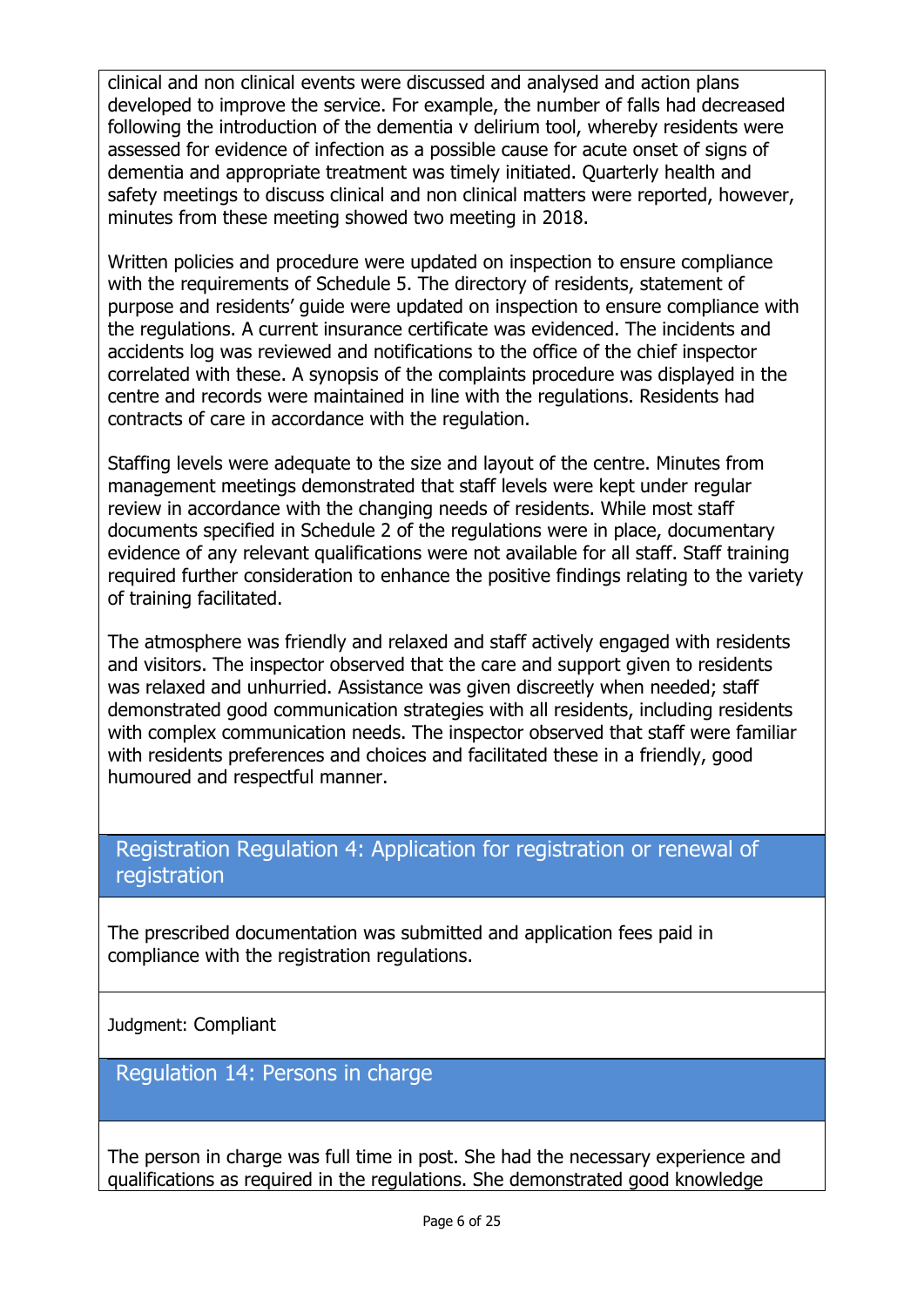regarding her role and responsibility and was articulate regarding governance and management of the service. She demonstrated good knowledge of residents, their care needs and preferences and the importance of delivering individualised care.

Judgment: Compliant

### Regulation 15: Staffing

There was adequate staff to the size and layout of the centre. The staff roster was constantly under review in line with the changing needs of residents.

Judgment: Compliant

#### Regulation 16: Training and staff development

The induction process was discussed and a robust system was described to ensure that staff had appropriate knowledge regarding care delivery in line with the ethos of the centre. The training matrix demonstrated mandatory training as well as other relevant training completed. The system in place enabled oversight of training needs with alerts when training was due. Nonetheless, training in protection of vulnerable adults, responsive behaviours, infection prevention and control was overdue for some staff.

Judgment: Substantially compliant

Regulation 19: Directory of residents

A directory of residents was updated on inspection to reflected the requirements of Regulation 19.

Judgment: Compliant

Regulation 21: Records

Staff files showed that while most of the requirements listed in the regulations were in place for staff, some staff files were not comprehensive, for example, documentary evidence of relevant qualifications in accordance with regulatory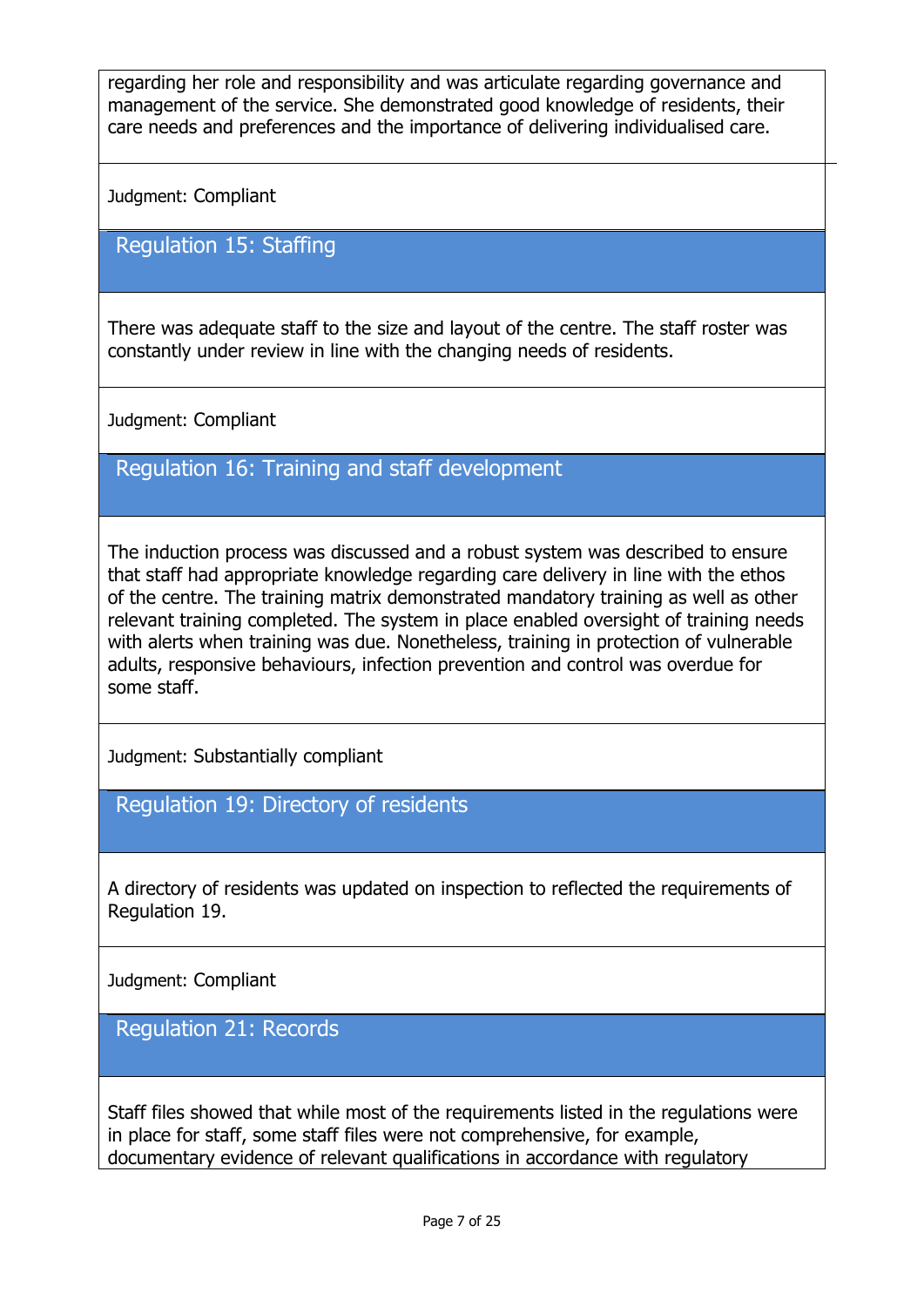requirements were not available for all nurses.

While most records maintained in respect of each resident in accordance with Schedule 5 were in place, records relating to medication management were not always in compliance with professional guidelines.

A review of storage of the medication management documentation upstairs required review to ensure the information was respectful of people's privacy and confidentiality.

Judgment: Not compliant

Regulation 22: Insurance

A current insurance certificate with the requirements as detailed in the regulations, was evidenced.

Judgment: Compliant

Regulation 23: Governance and management

An overarching audit programme which included audit of practice to enable the service to be consistently and effectively monitored, was not in place. This would enable timely audits to ensure the care delivered, was safe, consistent, and in line with best practice professional guidelines.

Quarterly health and safety meetings to discuss clinical and non clinical matters were reported, however, minutes from these meeting showed two meeting in 2018. More frequent meetings would support the governance of the service to ensure effective monitoring.

Judgment: Substantially compliant

Regulation 24: Contract for the provision of services

All residents had contracts of care which identified fees including possible additional fees to be charged. They were signed and dated appropriately.

Judgment: Compliant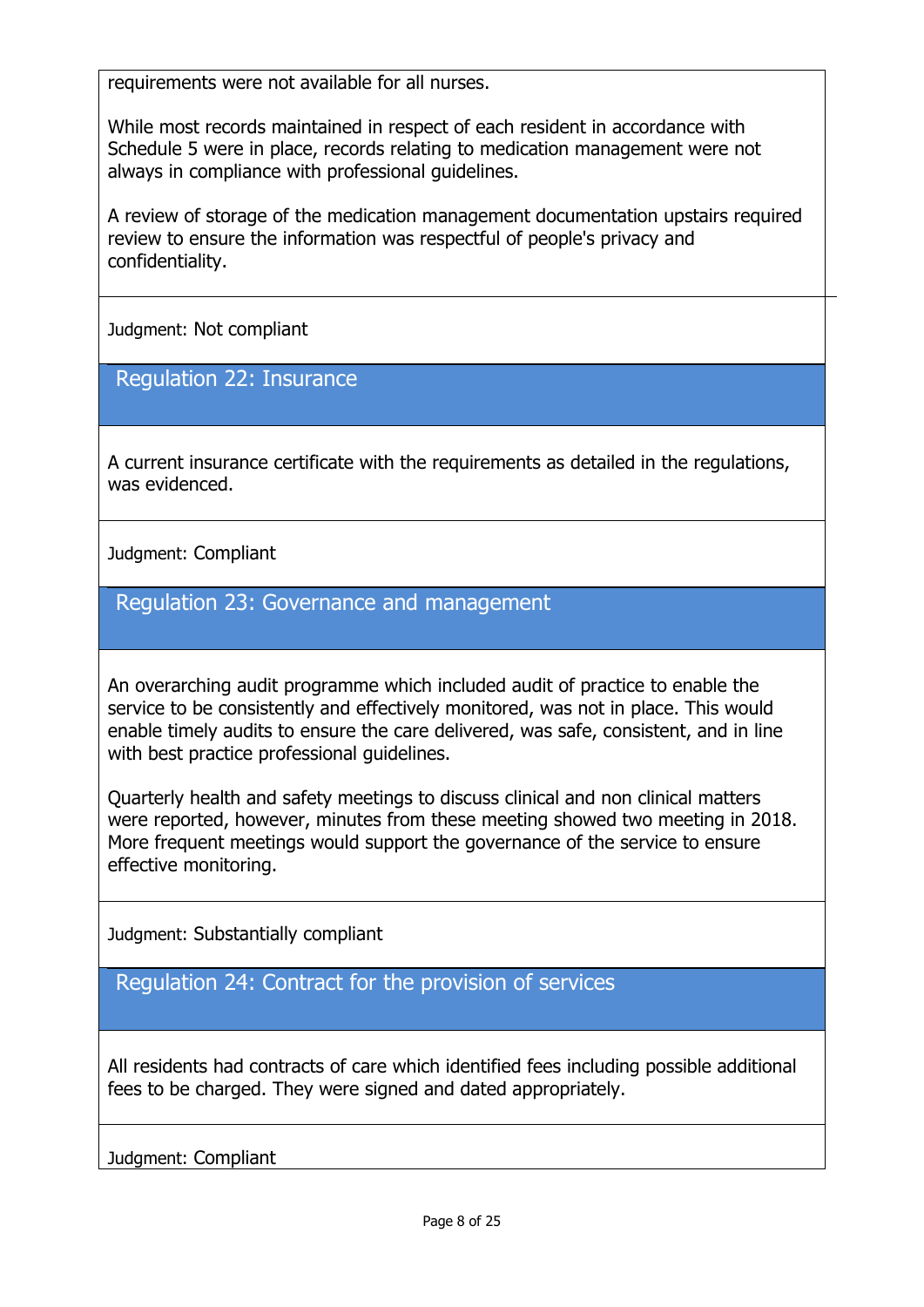# Regulation 3: Statement of purpose

The statement of purpose was updated on inspection to include room dimensions and the primary function.

Judgment: Compliant

Regulation 31: Notification of incidents

Notifications were timely submitted and these correlated with the incident and accident log reviewed.

Judgment: Compliant

Regulation 34: Complaints procedure

Residents and relatives spoken with relayed that they could raise issues with staff without reservation. The complaints log was reviewed and showed that complaints were recorded in line with the regulations.

Judgment: Compliant

Regulation 4: Written policies and procedures

Current written policies and procedures on matters set out in Schedule 5 were available to staff; they were updated on inspection in accordance with the regulations.

Judgment: Compliant

**Quality and safety**

Information regarding respecting people as individuals and delivering personcentred care was displayed throughout the centre and staff spoken with understood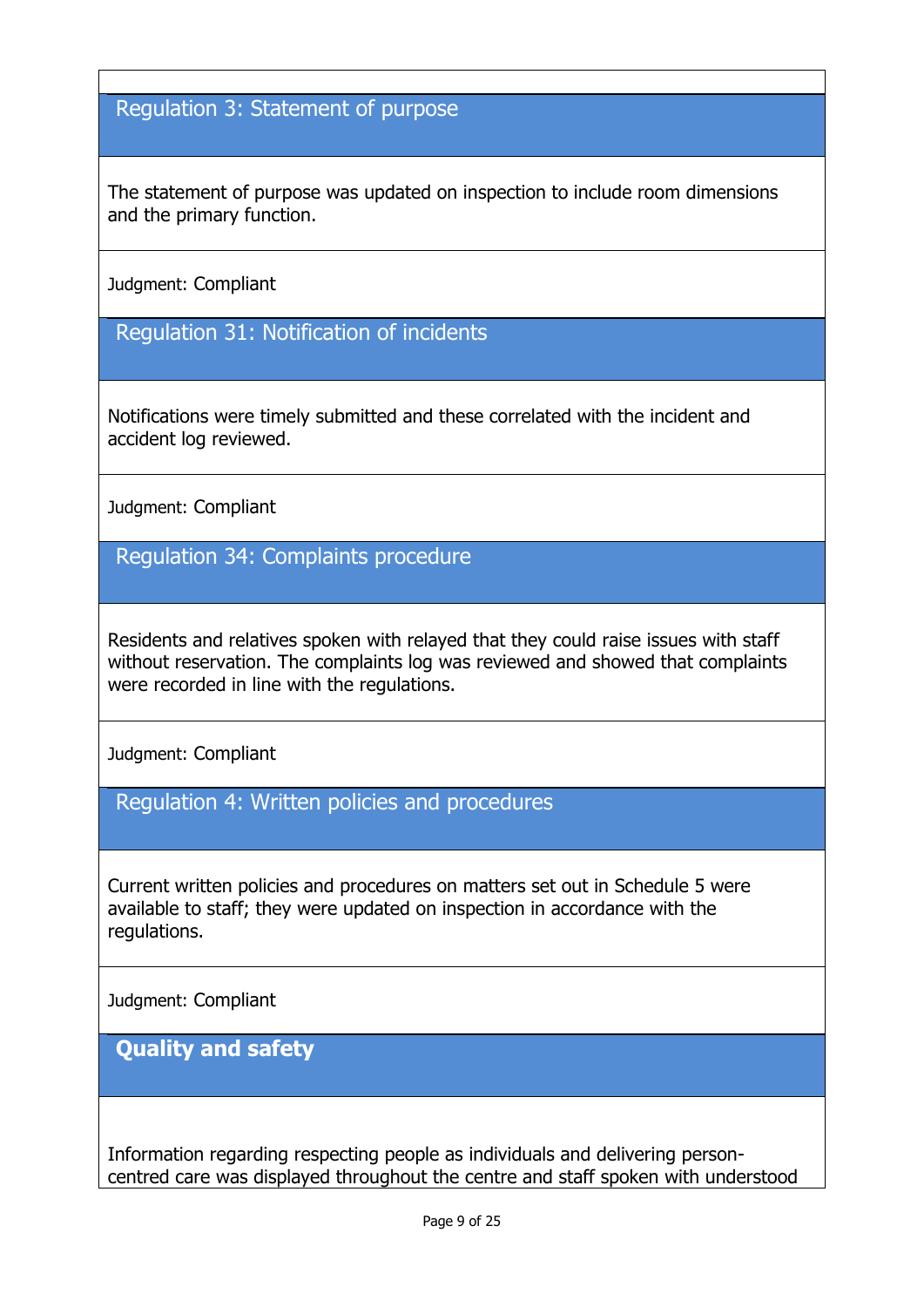this 'resident-led care model in a social environment'; and inspectors observed that people were valued for who they were. Healthcare staff reported on the life story booklets and their involvement in the development of these booklets, and how these informed care, socialisation and activities.

Both days of inspection were lovely May days and residents and visitors were observed outside in the enclosed courtyards enjoying the sunshine. Care and support given to residents was calm and unhurried. Appropriate assistance was given when needed and staff demonstrated good communication strategies for people with complex communication needs. The inspector observed that residents' independence was promoted and encouraged. Staff in the East Wing (dementia specific unit) were responsible for all aspects of care, socialisation and activities in the unit. The activities programme for the remainder of the centre was provided by the activities co-ordinator and external facilitators for fit-for-life, music sessions and other activities. The programme of activities was resident-led and people chose whether to attend a particular activity. One-to-one sessions were facilitated with residents in their bedrooms in accordance with their preferences, for example, poetry reading, hand massage and reminiscence. The activities programme was observed during both days of inspection in the East Wing and the main day rooms, and the holistic approach was inspirational.

The registered provider representative had identified that the framework for the residents meetings could be somewhat improved and the inspector concurred with this assessment following review of the minutes of these meetings. A less formal approach was suggested to enable better participation in the consultation process.

The premises was homely, warm, comfortable, and communal rooms were beautifully decorated. All areas were easily accessible with two lifts (one on either side of the building) and five stairways. There was piped music in communal rooms for residents enjoyment and this could be controlled in each room in accordance with people's preferences. The large retractable movie screen in the main day room provided a great asset for movie nights. All bedrooms were single rooms with full en suite facilities. Bedrooms had adequate space to accommodate furniture and seating and were decorated in accordance with people's preferences. Most bedrooms also had window seating for residents to relax and enjoy the views. However, signage regarding care was prominently displayed in bedrooms and on a kitchenette door which encroached on their rights to privacy and dignity. Toiletries of residents were not always returned to peoples' bedrooms and several items were seen on bathrooms windows and shelving.

Residents had menu choice with all meals and the menu changed in accordance with residents' feedback and seasons. Lunch-time was due to commence at 12 midday but observation showed meal time commenced upstairs at 11:45hrs, which is not a reasonable time for the main meal of the day to be served. Residents had access to speech and language and dietician services. While food and drinks were routinely delivered and assistance provided to residents by care staff, morning snacks were delivered by kitchen staff. Assurances could not be provided that this snack time was delivered in accordance with residents' care needs.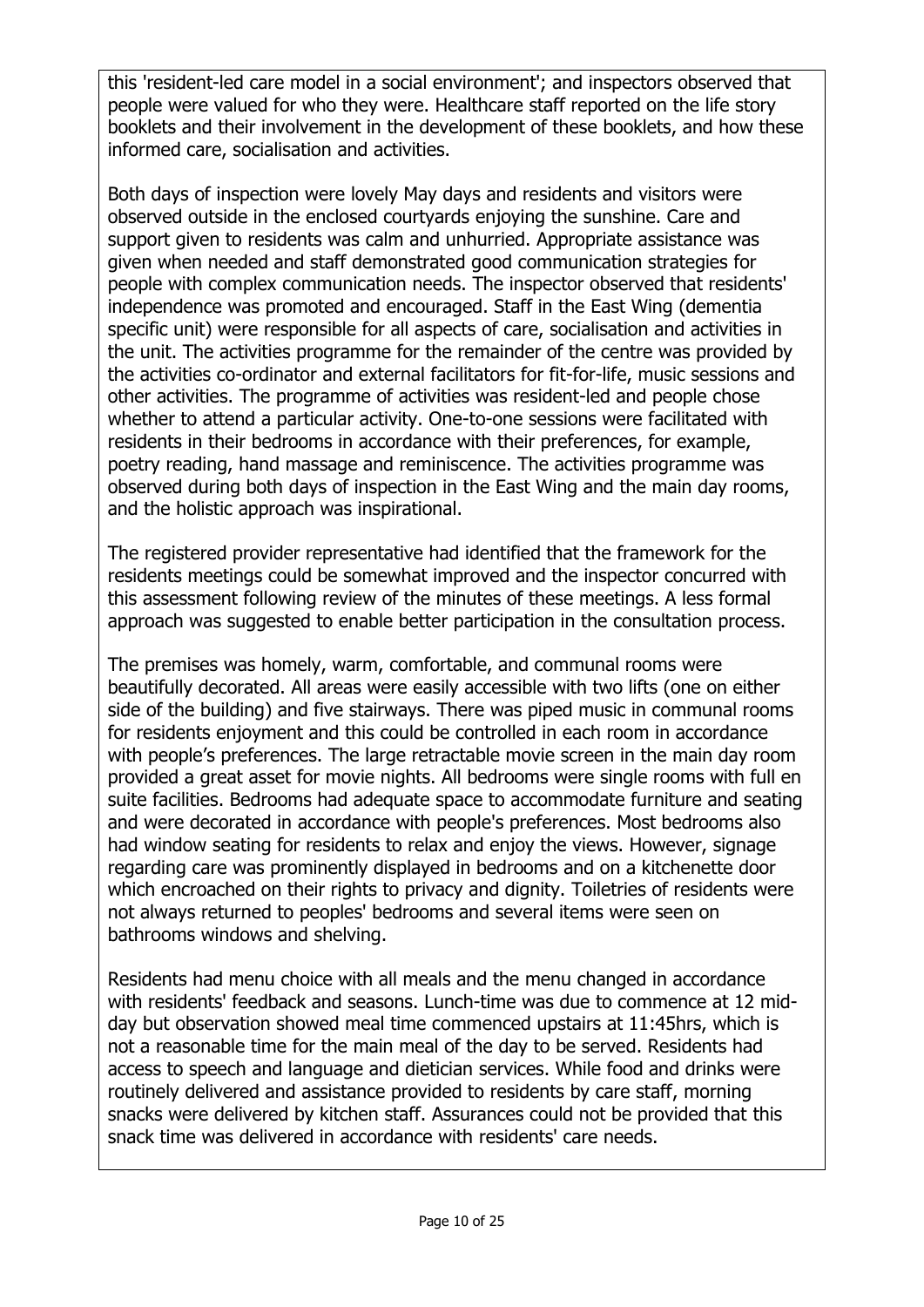There were assessments and care plans for individual residents. Assessments were timely and reviews of care and the resident's response to treatments and interventions demonstrated reflective practice that promoted independence and autonomy. Discussions with staff reflected a holistic picture of the person to enable better outcomes for them. Residents notes showed that people had timely access to medical care as well as access to allied health professionals such as physiotherapy and occupational therapy. Residents records demonstrated appropriate observation and interventions that facilitated best outcomes for residents including behavioural support, and family members concurred with this.

Closed circuit television (CCTV) was in place in limited areas and there was advisory signage regarding use of CCTV. There were very strict controls regarding usage and access, whereby the registered provider representative (RPR) had sole assess, with access granted to one other person when he was on leave.

Certification was evidenced regarding fire safety equipment; daily and weekly fire safety checks were comprehensive. Advisory signage for visitors was displayed in the event of a fire. Floor plans identifying zones and compartments were displayed alongside the fire panels downstairs and upstairs. Fire safety training was up to date for all staff. Training records showed that drills were completed cognisant of night time staff levels. While evacuation training formed part of fire safety, an evacuation of a compartment with associated times was not evidenced to provide assurances that a successful evacuation could be completed in a timely manner.

### Regulation 10: Communication difficulties

Staff demonstrated good communication strategies for people, including those with complex communication needs, which reflected the ethos espoused in the statement of purpose.

#### Judgment: Compliant

#### Regulation 11: Visits

Visitors were observed calling to the centre throughout the day. While there was signage requesting protected mealtimes, the inspector observed visitors were welcomed and residents and family members stated that they were always made feel welcome and offered refreshments.

Judgment: Compliant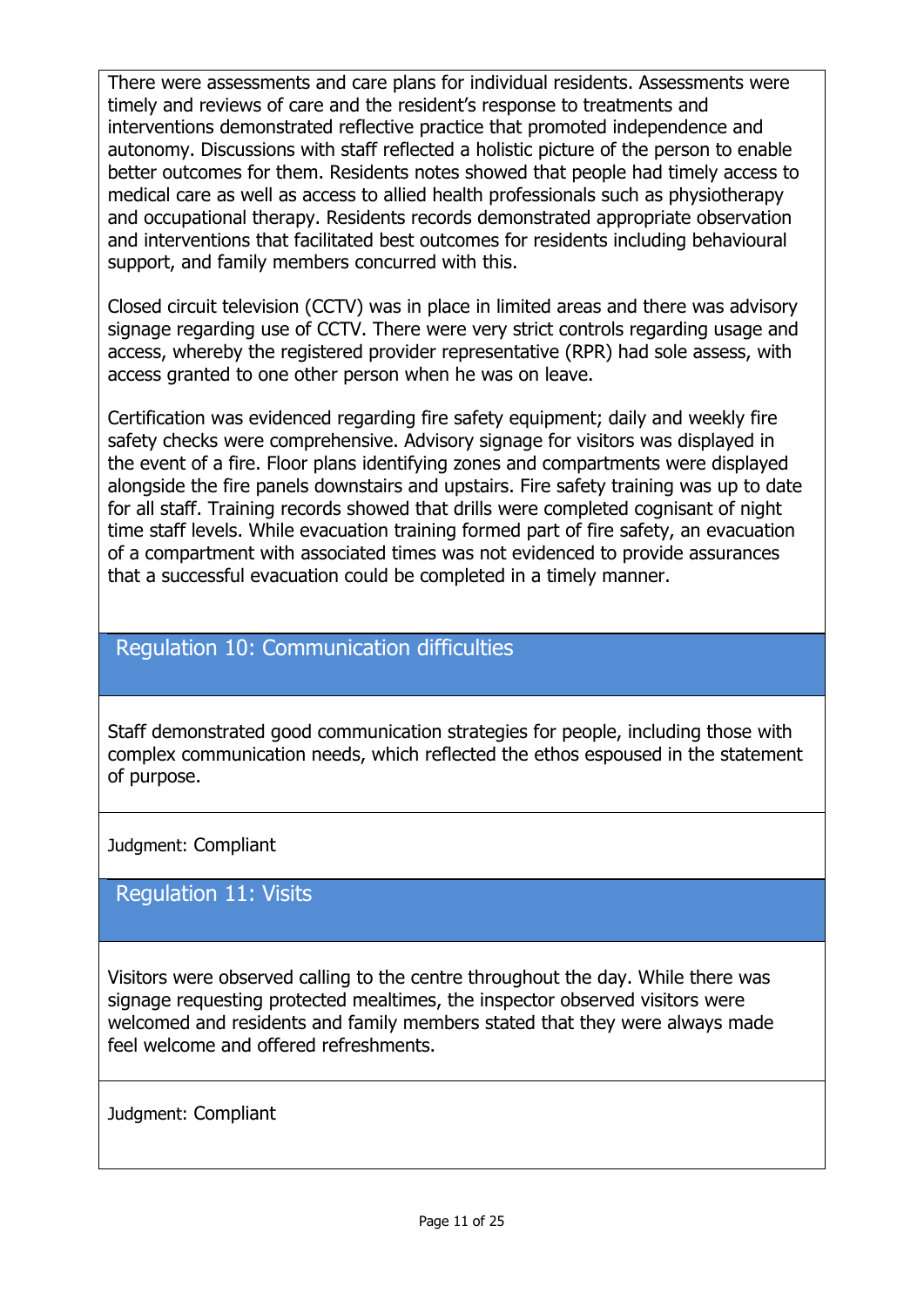#### Regulation 12: Personal possessions

Records of residents' personal property were maintained. Residents' bedrooms had adequate space to maintain their clothes and personal possessions. Personal storage space comprised double wardrobes and bedside locker with lockable storage.

Residents had access to on-site laundry facilities. Clothing was labelled for ease of identification. Questionnaires reviewed fed back that where issues were identified with laundry services, they were followed up immediately.

Judgment: Compliant

#### Regulation 13: End of life

A sample of care plans reviewed and relatives spoken with showed that there was ongoing evaluation and updating of residents' end of life care wishes to ensure that care and support was in accordance with their personal wishes and preferences. Relatives gave positive feedback regarding care and support when their relative became unwell, including their ability to stay in the centre overnight to be with their loved one.

Judgment: Compliant

Regulation 17: Premises

The premises was homely, warm, comfortable, and communal rooms were beautifully decorated and contained many attributes to enhance the living experience for residents.

Judgment: Compliant

# Regulation 18: Food and nutrition

Lunch-time was due to commence at 12 mid-day but observation showed meal time upstairs commenced at 11:45hrs.

While food and drinks were routinely delivered and assistance provided to residents by care staff, morning snacks were delivered by kitchen staff. Assurances could not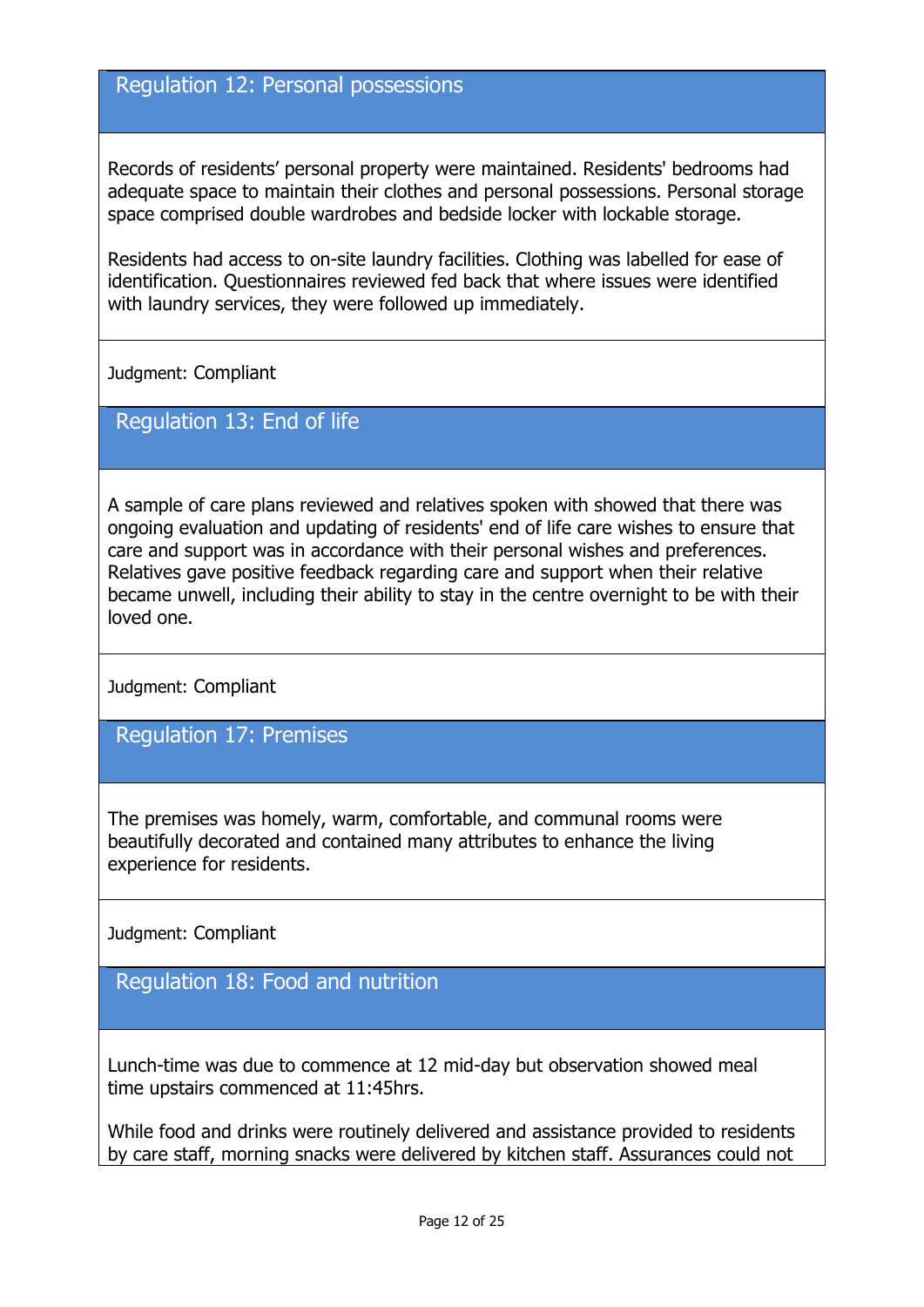be provided that these snacks were in accordance with their assessed care needs.

Judgment: Not compliant

## Regulation 20: Information for residents

The statement of purpose and residents' guide was given to residents as part of their admission welcome pack. This was updated on inspection to ensure the requirements of the regulations.

Judgment: Compliant

## Regulation 25: Temporary absence or discharge of residents

Residents' records demonstrated that all relevant information about the resident was provided to the receiving designated centre, hospital or place. Upon return to the designated centre, the person in charge or CNM ensured that all relevant information was obtained from the discharge service and allied health professionals.

Judgment: Compliant

### Regulation 26: Risk management

A current risk management policy with safety statement was in place that included the specified risks listed in the regulations. The risk registered was up to date and included risk rating and controls for the risks identified.

Judgment: Compliant

## Regulation 27: Infection control

There were policies and procedures in place for infection prevention and control. While there were two sluice rooms, one sluice room did not have a hand wash sink to enable staff undertake hand washing in accordance with guidance from the World Health Organisation; hand hygiene gel was available but this was stored on the sluicing sink.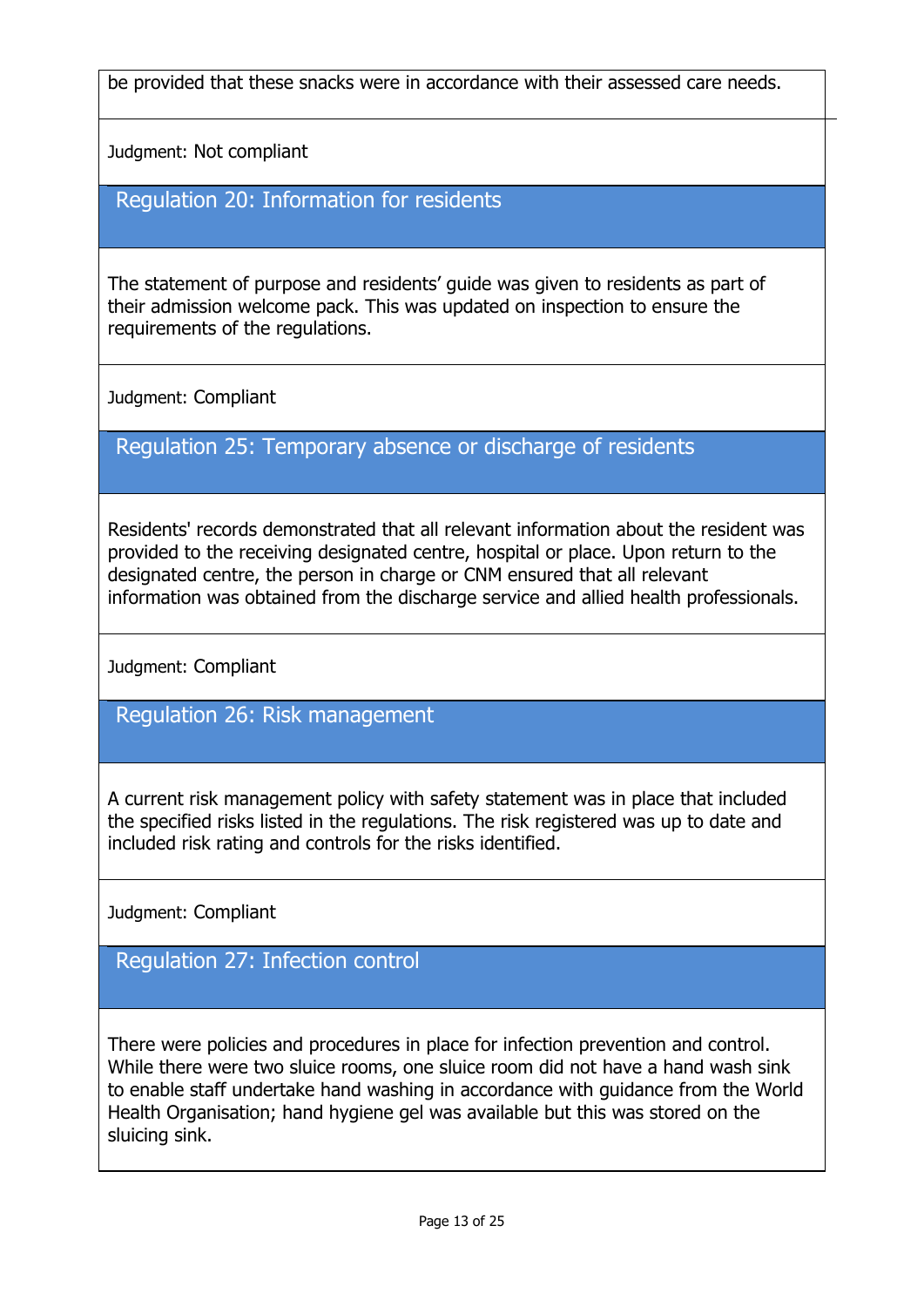Judgment: Not compliant

### Regulation 28: Fire precautions

Training records showed that drills were completed cognisant of night time staff levels. While evacuation training formed part of fire safety, an evacuation of a compartment with associated times was not evidenced to provide assurances that a successful evacuation could be completed in a timely manner.

Judgment: Substantially compliant

Regulation 5: Individual assessment and care plan

Pre-admission assessments were completed to ensure the service could provide appropriate care and facilities. Residents had evidence-based risk assessments to guide care and relatives and residents reported that they were consulted regarding their care. Personal history information, life stories and residents' interests were insightful and comprehensive and had valuable information to enable a truly personcentred delivery of care.

Judgment: Compliant

Regulation 6: Health care

Records demonstrated that residents had timely access to medical care, specialist care and allied health care professionals. For example, inspectors noted that fit-forlife classes, physiotherapy, general practitioners (GPs), the dietician, dentist, chiropody, optical and speech and language services (SALT) had been accessed. Residents and family members concurred with this.

Judgment: Compliant

Regulation 7: Managing behaviour that is challenging

Appropriate assistance was given when needed and staff demonstrated good communication strategies for people with complex communication needs, including people with a diagnosis of dementia. Care plans with behavioural support plans were in place when needed, and the sample of these care plans showed a robust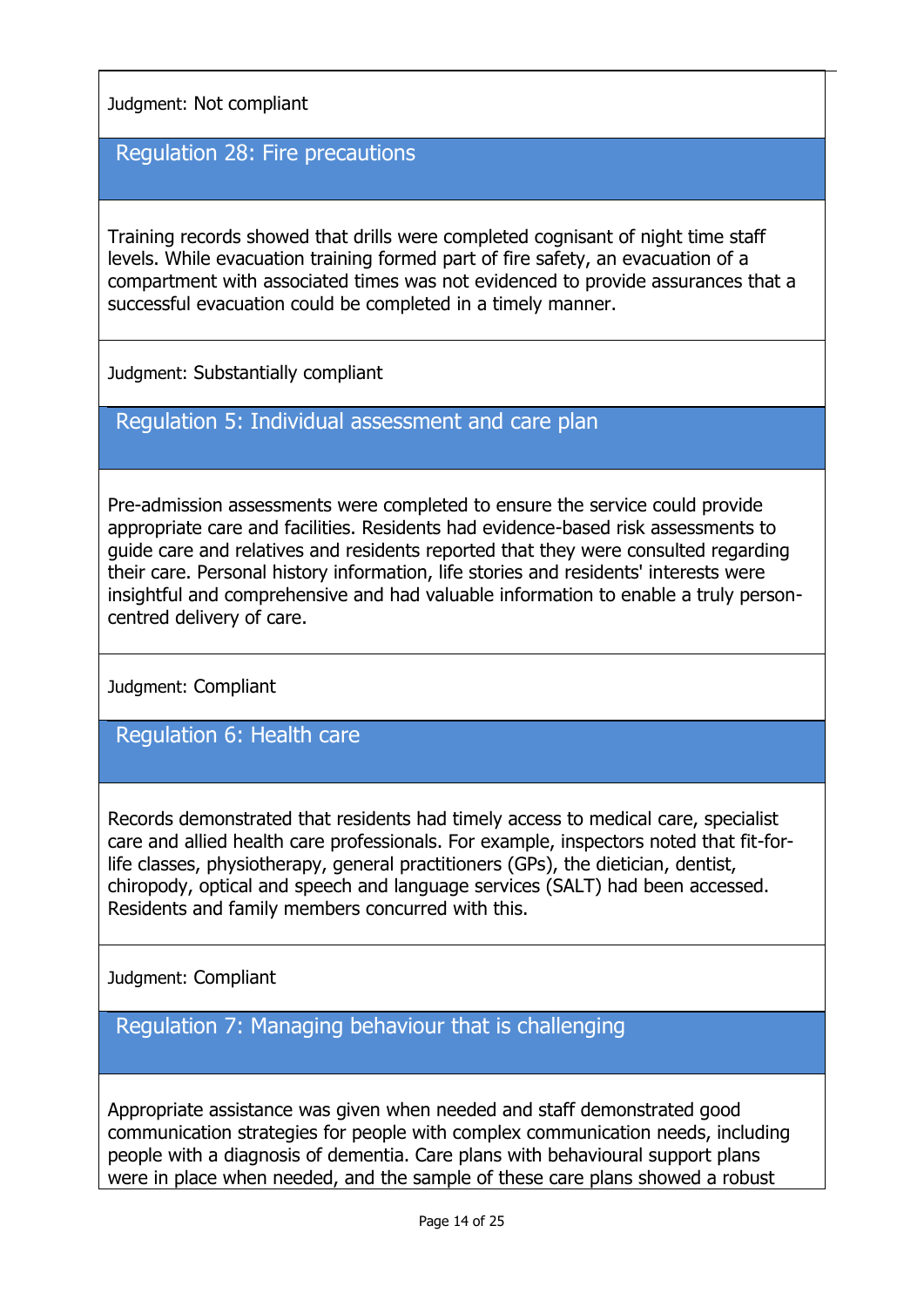person-centred approach to care.

Judgment: Compliant

## Regulation 9: Residents' rights

The registered provider representative had identified that the framework for the residents meetings could be somewhat improved to enable residents participate in the organisation of the service.

Toiletries of residents were not returned to bedrooms and several items were seen on bathrooms windows and shelving.

Bedrooms were decorated in accordance with the residents wishes, however, signage regarding care was prominently displayed in bedrooms and on a kitchenette door which encroached on people's rights to privacy and dignity.

Judgment: Not compliant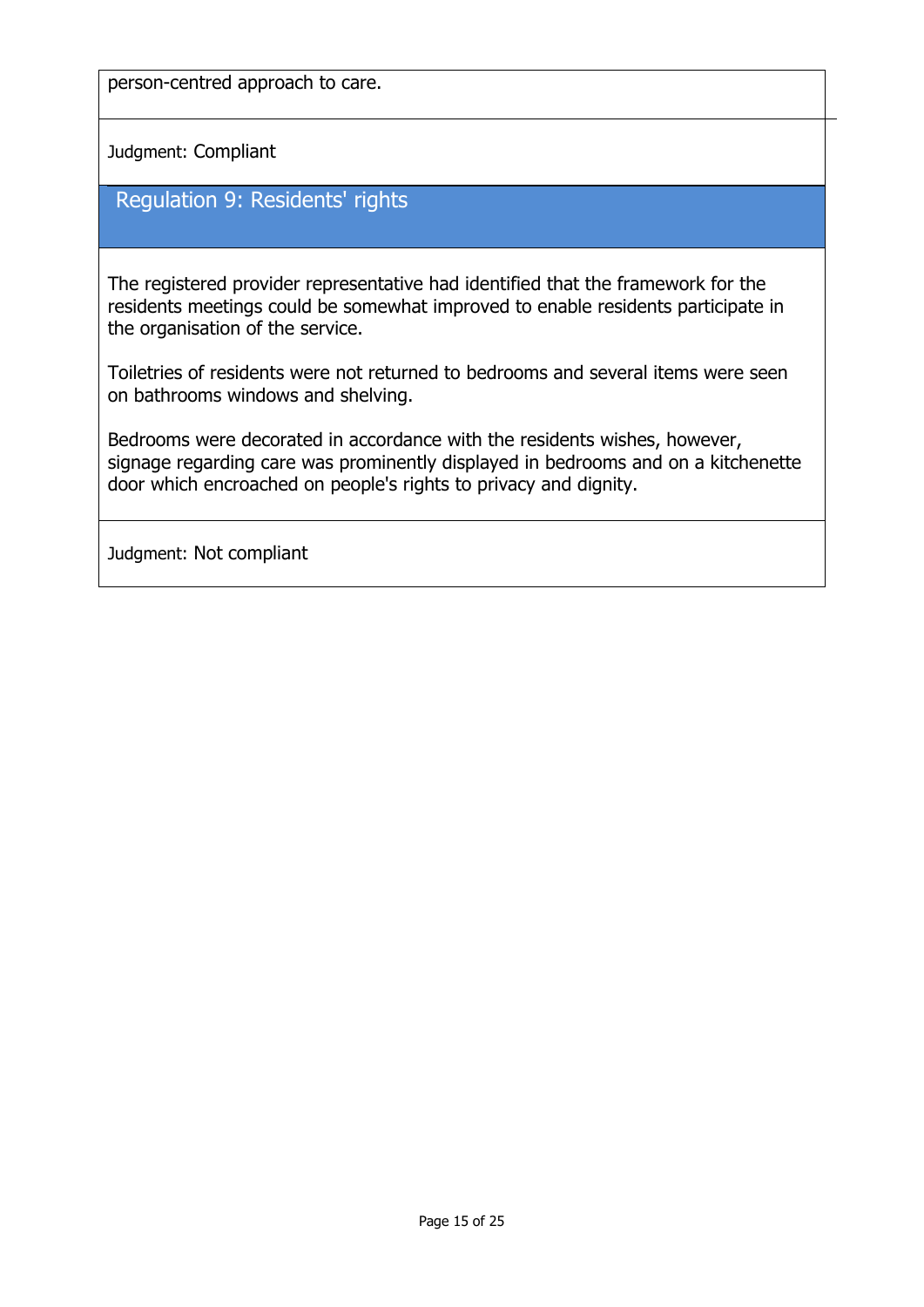#### **Appendix 1 - Full list of regulations considered under each dimension**

This inspection was carried out to assess compliance with the Health Act 2007 (as amended), the Health Act 2007 (Care and Welfare of Residents in Designated Centres for Older People) Regulations 2013 (as amended), and the Health Act 2007 (Registration of Designated Centres for Older People) Regulations 2015 (as amended) and the regulations considered on this inspection were:

| <b>Regulation Title</b>                                    | <b>Judgment</b>            |  |
|------------------------------------------------------------|----------------------------|--|
| Views of people who use the service                        |                            |  |
| <b>Capacity and capability</b>                             |                            |  |
| Registration Regulation 4: Application for registration or | Compliant                  |  |
| renewal of registration                                    |                            |  |
| Regulation 14: Persons in charge                           | Compliant                  |  |
| Regulation 15: Staffing                                    | Compliant                  |  |
| Regulation 16: Training and staff development              | Substantially<br>compliant |  |
| Regulation 19: Directory of residents                      | Compliant                  |  |
| Regulation 21: Records                                     | Not compliant              |  |
| Regulation 22: Insurance                                   | Compliant                  |  |
| Regulation 23: Governance and management                   | Substantially              |  |
|                                                            | compliant                  |  |
| Regulation 24: Contract for the provision of services      | Compliant                  |  |
| Regulation 3: Statement of purpose                         | Compliant                  |  |
| Regulation 31: Notification of incidents                   | Compliant                  |  |
| Regulation 34: Complaints procedure                        | Compliant                  |  |
| Regulation 4: Written policies and procedures              | Compliant                  |  |
| <b>Quality and safety</b>                                  |                            |  |
| Regulation 10: Communication difficulties                  | Compliant                  |  |
| Regulation 11: Visits                                      | Compliant                  |  |
| Regulation 12: Personal possessions                        | Compliant                  |  |
| Regulation 13: End of life                                 | Compliant                  |  |
| Regulation 17: Premises                                    | Compliant                  |  |
| Regulation 18: Food and nutrition                          | Not compliant              |  |
| Regulation 20: Information for residents                   | Compliant                  |  |
| Regulation 25: Temporary absence or discharge of residents | Compliant                  |  |
| Regulation 26: Risk management                             | Compliant                  |  |
| Regulation 27: Infection control                           | Not compliant              |  |
| Regulation 28: Fire precautions                            | Substantially              |  |
|                                                            | compliant                  |  |
| Regulation 5: Individual assessment and care plan          | Compliant                  |  |
| Regulation 6: Health care                                  | Compliant                  |  |
| Regulation 7: Managing behaviour that is challenging       | Compliant                  |  |
| Regulation 9: Residents' rights                            | Not compliant              |  |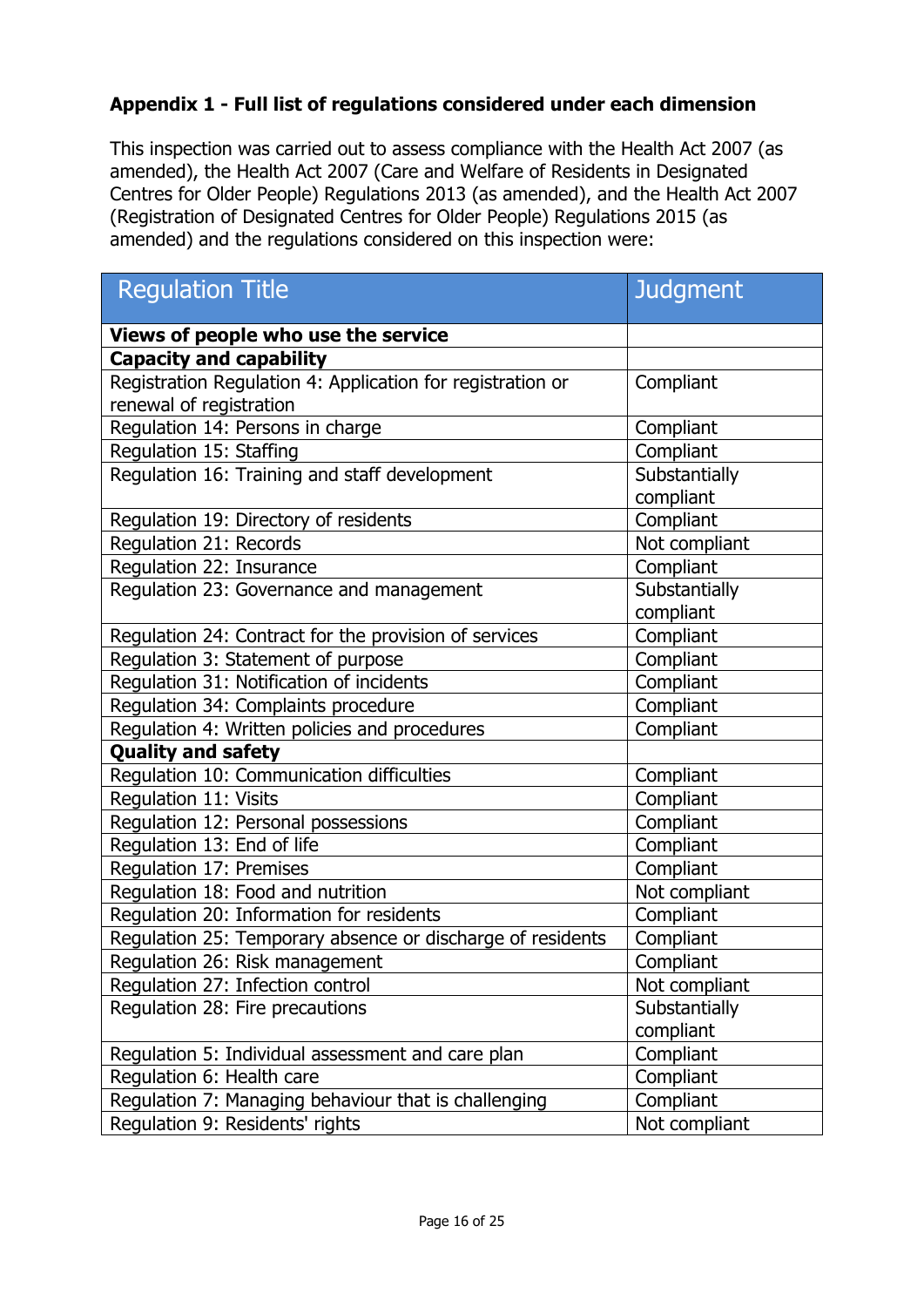# **Compliance Plan for Beaumont Residential Care OSV-0000198**

**Inspection ID: MON-0022749**

**Date of inspection: 07/05/2019**

#### **Introduction and instruction**

This document sets out the regulations where it has been assessed that the provider or person in charge are not compliant with the Health Act 2007 (Care and Welfare of Residents in Designated Centres for Older People) Regulations 2013, Health Act 2007 (Registration of Designated Centres for Older People) Regulations 2015 and the National Standards for Residential Care Settings for Older People in Ireland.

This document is divided into two sections:

Section 1 is the compliance plan. It outlines which regulations the provider or person in charge must take action on to comply. In this section the provider or person in charge must consider the overall regulation when responding and not just the individual non compliances as listed section 2.

Section 2 is the list of all regulations where it has been assessed the provider or person in charge is not compliant. Each regulation is risk assessed as to the impact of the non-compliance on the safety, health and welfare of residents using the service.

A finding of:

- **Substantially compliant -** A judgment of substantially compliant means that the provider or person in charge has generally met the requirements of the regulation but some action is required to be fully compliant. This finding will have a risk rating of yellow which is low risk.
- **Not compliant -** A judgment of not compliant means the provider or person in charge has not complied with a regulation and considerable action is required to come into compliance. Continued non-compliance or where the non-compliance poses a significant risk to the safety, health and welfare of residents using the service will be risk rated red (high risk) and the inspector have identified the date by which the provider must comply. Where the noncompliance does not pose a risk to the safety, health and welfare of residents using the service it is risk rated orange (moderate risk) and the provider must take action *within a reasonable timeframe* to come into compliance.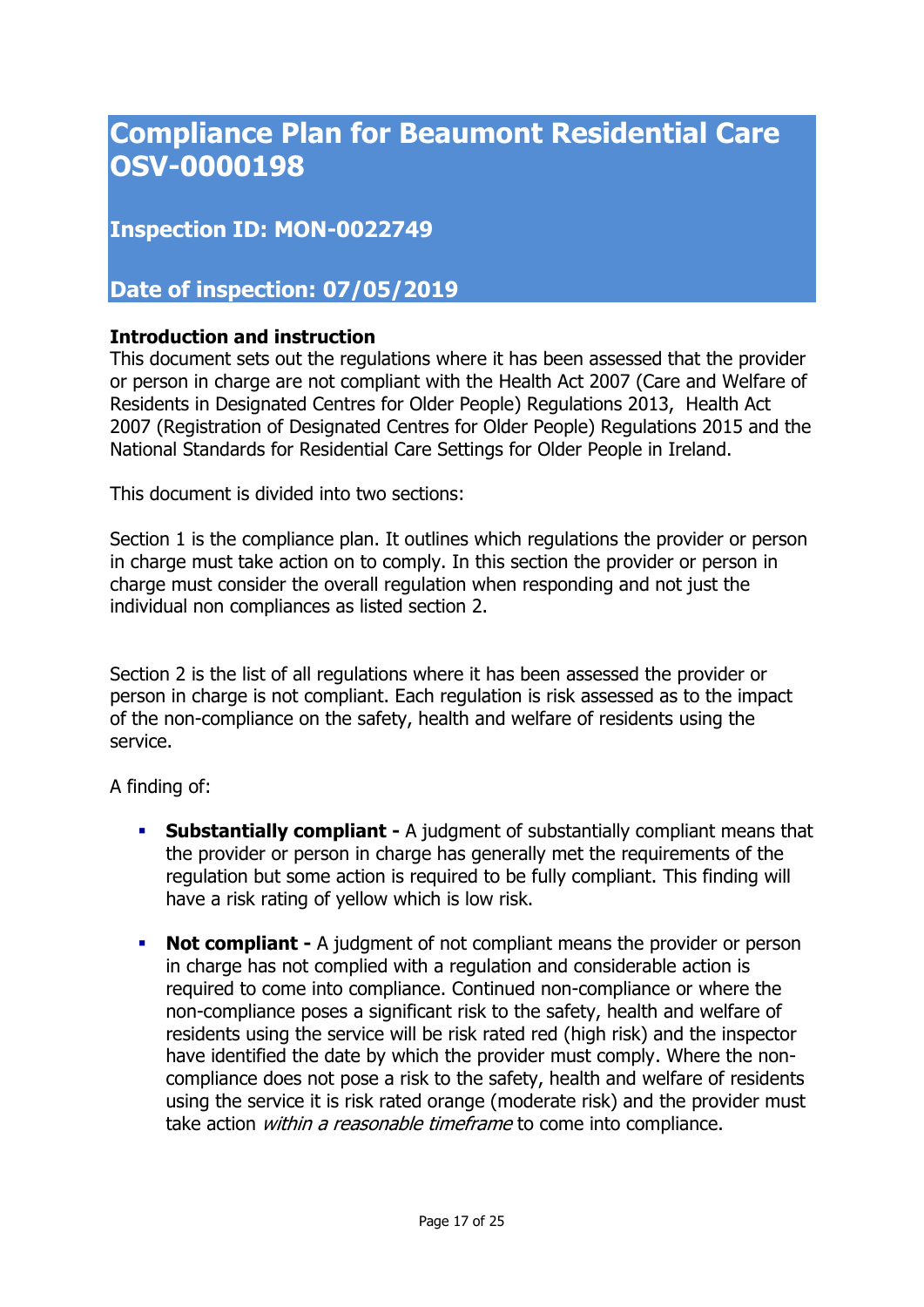# **Section 1**

The provider and or the person in charge is required to set out what action they have taken or intend to take to comply with the regulation in order to bring the centre back into compliance. The plan should be **SMART** in nature. **S**pecific to that regulation, **M**easurable so that they can monitor progress, **A**chievable and **R**ealistic, and **T**ime bound. The response must consider the details and risk rating of each regulation set out in section 2 when making the response. It is the provider's responsibility to ensure they implement the actions within the timeframe.

#### **Compliance plan provider's response:**

| <b>Regulation Heading</b>                        | <b>Judgment</b>                |
|--------------------------------------------------|--------------------------------|
| Regulation 16: Training and staff<br>development | <b>Substantially Compliant</b> |

Outline how you are going to come into compliance with Regulation 16: Training and staff development:

Beaumont Residential Care maintains a very comprehensive programme of training in compliance with our legal duties, and as summarised in our comprehensive training matrix.

BRC is simply not aware of any legal/regulatory requirement governing the frequency of training for nursing home staff. NHI recommends every three years for safeguarding the vulnerable adult, every two years for responsive behaviours and infection control, and BRC is aiming to achieve at least these frequencies.

On the day of inspection only two newly appointed staff (out of a workforce of 90) had not received training on safe guarding of the vulnerable adult. Both had received formal training on infection control. These are both non-clinical staff, and training is scheduled for June 2019. All other staff have received formal training on protection of the vulnerable adult and infection control, and the vast majority of staff have received formal training on responsive behaviour.

Importantly, in addition to formal training, BRC provides regular informal training which bridges the gap between training periods. BRC prides itself on providing a very high standard of training to our staff which is comprehensive and evidence based. Training sessions include DVD Training, NHS video clips, Dr Sabina Brennan animated series on dementia, which includes responsive behaviour, and a self-directed 3 workbook program from the NHS which includes one workbook on challenging behaviour. In addition to these we also have access to copies of the NHI presentations and recordings. These forms of training cover infection control, delirium, falls prevention, skin integrity, person centered care, restraint and dementia.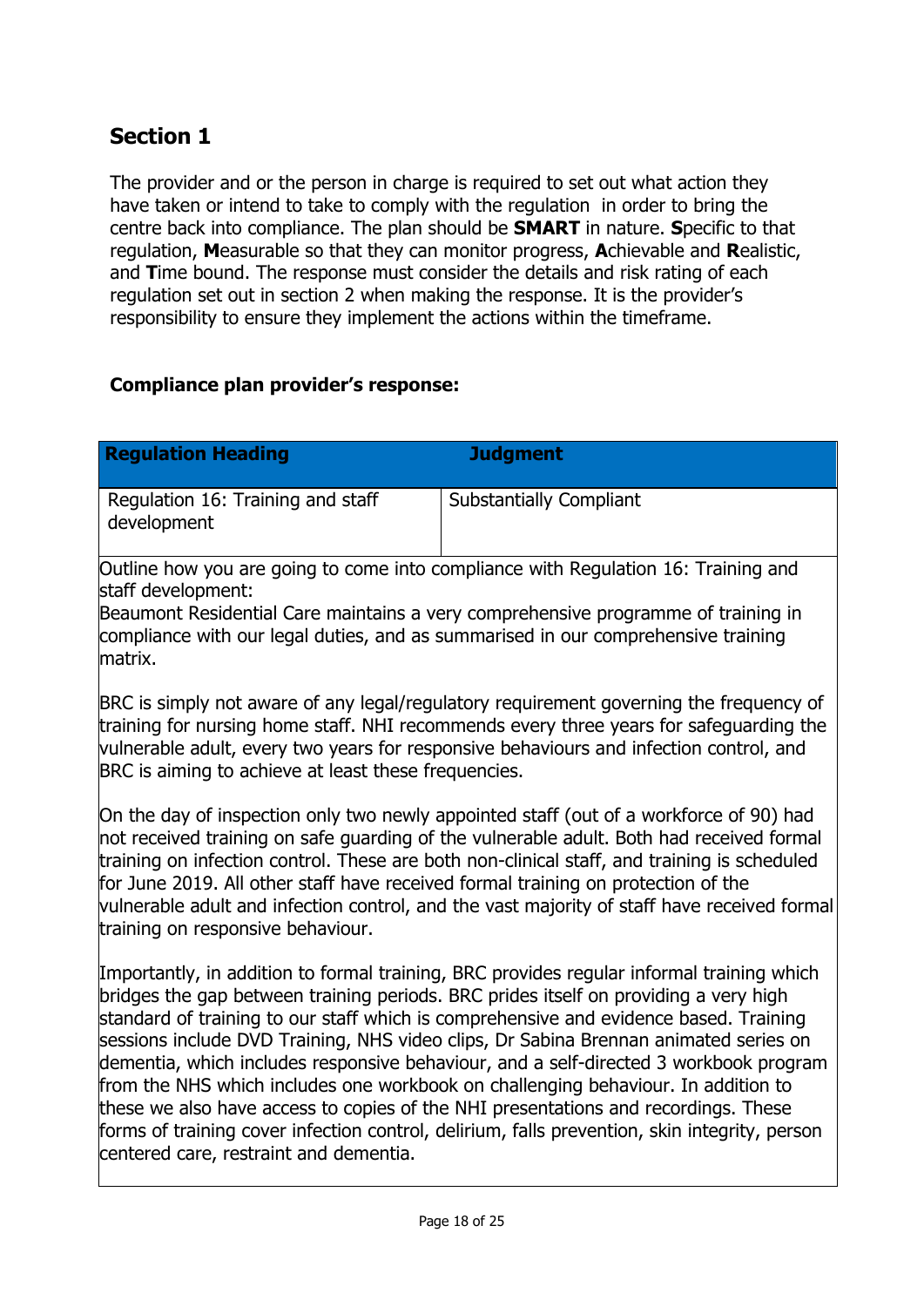BRC is constantly reviewing its training programme and improvements are made as issues arise or as shortcomings are identified. This is an ongoing high priority for management.

Regulation 21: Records | Not Compliant

Outline how you are going to come into compliance with Regulation 21: Records: Medication management records identified as not being in compliance with professional guidelines had previously been identified by nursing staff, and reported to our pharmacy. We had been assured that they would address the discrepancies with the GP responsible for the prescribing of the medication. However, this was not performed in a timely manner and has been highlighted to the pharmacy. The medications have now been adjusted in compliance with professional guidelines.

Medication documentation have traditionally been held on the two medication trolleys upstairs, in closed folders. The inspector identified this means of storage as a potential breach of residents' privacy and dignity. These folders are now being stored at the nurses' station where they cannot be accessed by other personnel.

In relation to keeping on file documentary evidence of Staff Nurse qualifications, for many years BRC routinely asked candidates for Staff Nurse Position to provide us with a valid NMBI PIN retention certificate as part of the recruitment process, believing the NMBI would thoroughly vet nurse credentials in advance of issuing PINs. We will now additionally ask all prospective and (where required) current Staff Nurses to submit documentary evidence of relevant qualifications.

Regulation 23: Governance and management

Substantially Compliant

Outline how you are going to come into compliance with Regulation 23: Governance and management:

BRC's annual review "demonstrated a thorough review of quality of life and quality of care bench marked against the national standards" according to the HIQA inspector. Clinical and non-clinical audits are undertaken, as are reviews of care metrics, health & safety audits, detailed analysis of falls, incidents and accidents etc.

The audit program, currently in use, has informed practice to a significant and measurable level resulting in better health outcomes for our residents. Six Clinical domains are audited quarterly. These are; Infections, Wounds (including pressure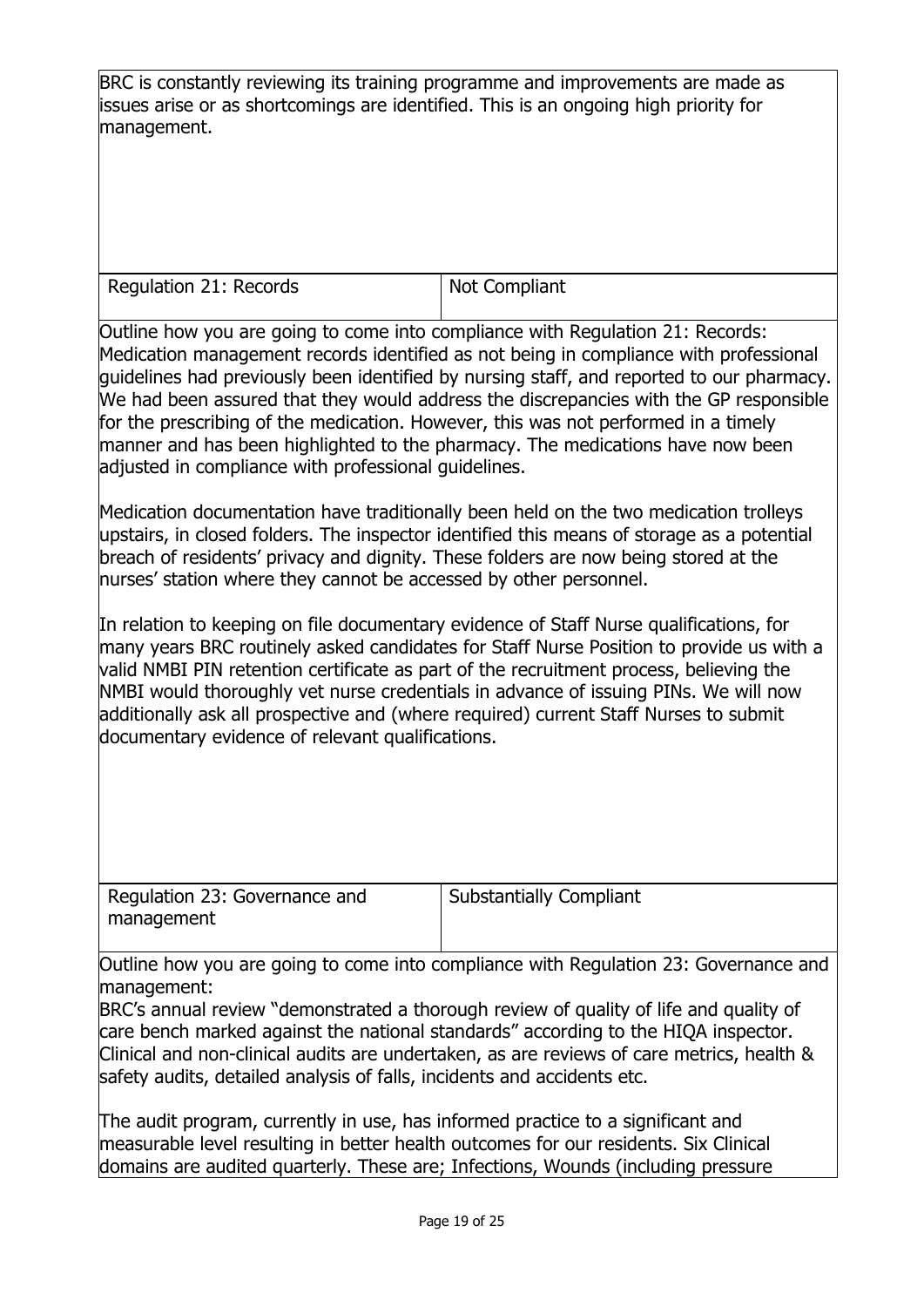ulcers), Falls, Nutritional status, Hospital transfers, and Functional ability. Medication is audited separately. BRC carries out other miscellaneous audits; hand hygiene, manual handling, the dining experience, record keeping, bell monitoring, What do you hear?, What do you see?, What do you feel? observations. These audits, will now be timetabled more consistently.

Specifically, BRC in January of each year will put in place a schedule of audits spread throughout the remainder of the calendar year. At the same time an annual review meeting will review audits from the previous 12 months, summarising any findings/ learnings and informing future audits. The information will, as with the quarterly audits be collated, and analyzed and used to inform care plans. All audit information is fed into the annual review for analysis and for continuing monitoring of the quality and safety of our service.

The quarterly health and safety meetings to discuss clinical and non-clinical matters had been temporarily halted due to unexpected staff shortage in our administration department, these are now back on a quarterly trajectory (three meetings took place in the 12 months to March 2019).

Regulation 18: Food and nutrition  $\vert$  Not Compliant

Outline how you are going to come into compliance with Regulation 18: Food and nutrition:

BRC residents enjoy a varied and wholesome menu choice, with meals delivered in a manner compatible with care needs. Resident feedback on menu choice and quality of food is overwhelmingly positive.

The practice of kitchen staff delivering snacks to BRC residents in the morning has now been stopped. Lunch time serving is being more closely monitored and staff are advised not to serve lunches before 12 midday. Any resident who, for any reason, may need to have lunch earlier, is provided with a nutritional snack at the afternoon tea round.

Regulation 27: Infection control  $\vert$  Not Compliant

Outline how you are going to come into compliance with Regulation 27: Infection control:

Infection prevention and control are high priorities for BRC staff as evidenced by our comprehensive policies and procedures in place. Our proactive approach in such matters in recent years has proved very successful in preventing outbreaks of flu and other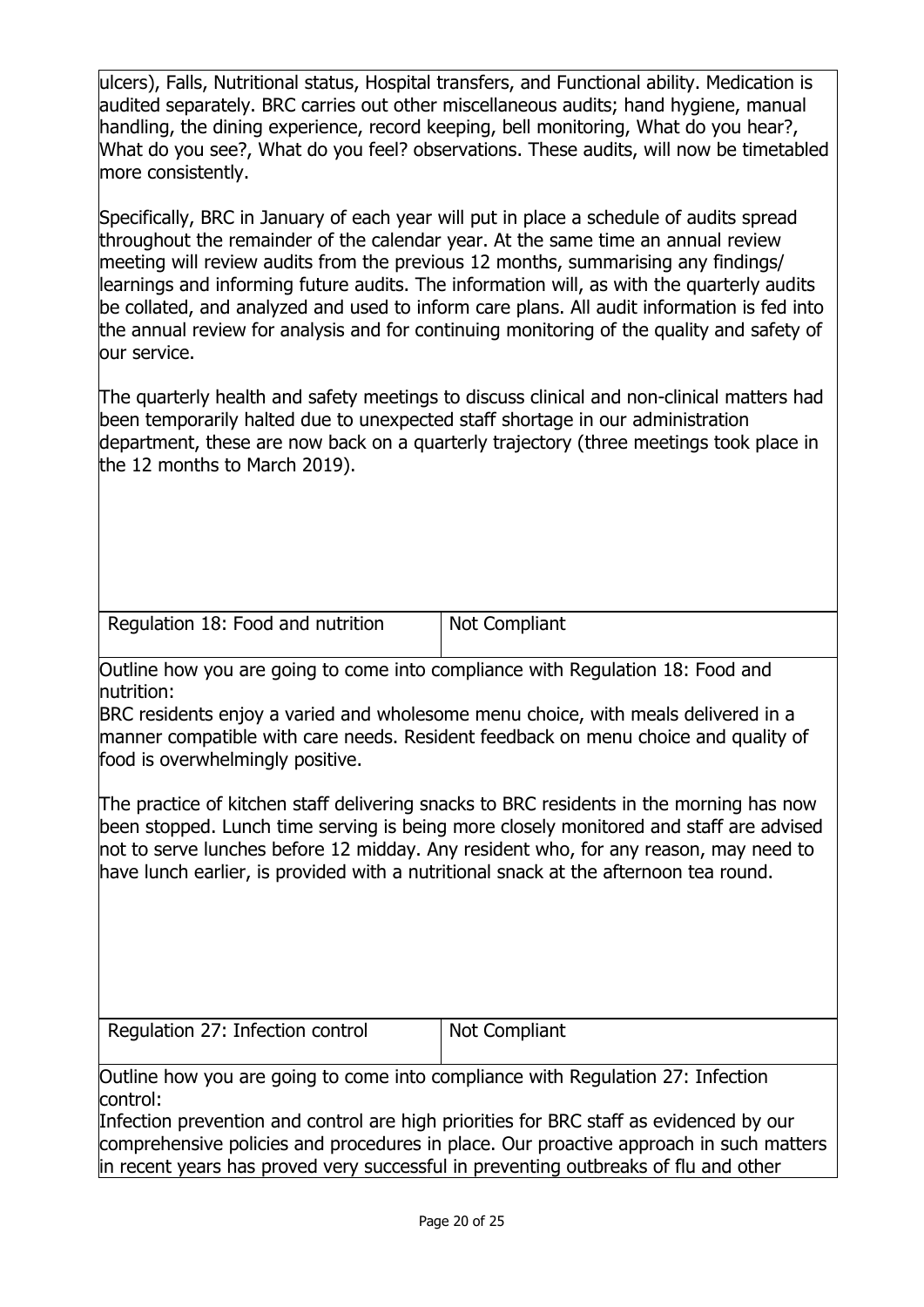seasonal outbreaks.

Despite misgivings about HIQA's stated requirement to install a hand wash sink in our upstairs sluice room in addition to our wall mounted alcohol-based hand gels, this is scheduled to be done by end June 2019.

Regulation 28: Fire precautions  $\vert$  Substantially Compliant

Outline how you are going to come into compliance with Regulation 28: Fire precautions: BRC management take fire prevention extremely seriously and feel it is important that each staff member fully understands our fire policy and knows exactly what steps he/she should take in the event of a fire. Every employee receives detailed training in fire safety practices and takes part in a fire drill approximately once a year. Training sessions and drills are scheduled according to usual shift patterns of individual staff members.

We are firmly of the view that fire training and fire drills should be more than just a boxticking exercise and in the past have tended to run them in smaller groups, allowing for better group interaction and better learning overall. However, while we are confident BRC staff would react appropriately in the event of a fire, including successfully evacuating a compartment in a timely manner, we take on board the inspector's recommendation that drills mirror reality as far as possible e.g., more realistic staffing levels at various times during the day, simulating evacuation of residents with varying dependency levels etc.

A comprehensive review and redesign of our fire drills will shortly commence, possibly with inputs from specialist third-parties, with rollout of the new drills commencing late Summer 2019.

| Regulation 9: Residents' rights | Not Compliant |
|---------------------------------|---------------|
|                                 |               |

Outline how you are going to come into compliance with Regulation 9: Residents' rights: BRC had identified that the framework for residents meetings was in need of improvement. We had been employing an independent body to conduct the meetings as per previous recommendations from HIQA, to avoid any potential for influencing of residents. The format used by this group involved multiple questions to the residents, and was cumbersome.

We have now recruited our own activities coordinator to conduct the meetings. A template similar to HIQA's own residents' satisfaction questionnaire, felt to be more user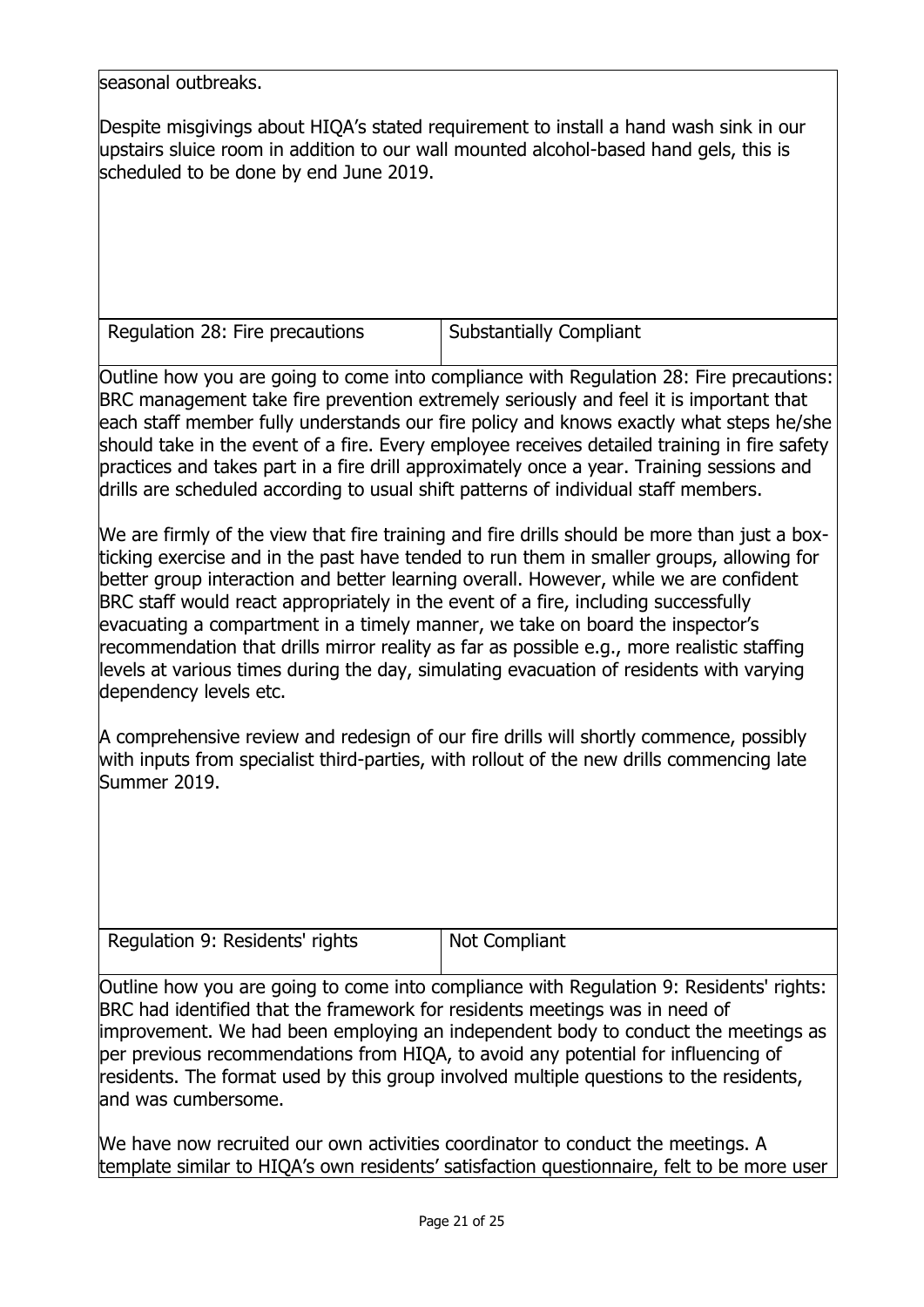friendly, is being designed and we will timetable a residents committee meeting for early July.

On the day of inspection, the inspector observed that some toiletries of residents had been overlooked in the communal bath rooms. A notice will be placed in each communal bathroom to remind staff to return all toiletries. In addition to this memory prompt, our admin staff who carry out daily checks of the whole home, have been instructed to report to nurses on duty if toiletries are found in the communal bathrooms. Care staff will also be reminded at morning handovers.

Signage informing staff of manual handling requirements, and dietary requirements were displayed on the front of wardrobes. These now have all been removed and are displayed internally in the wardrobes. Similarly, the inspector reported it was possible to see signage if looking into open bedrooms from the corridor. These have now also been removed and positioned in a better place.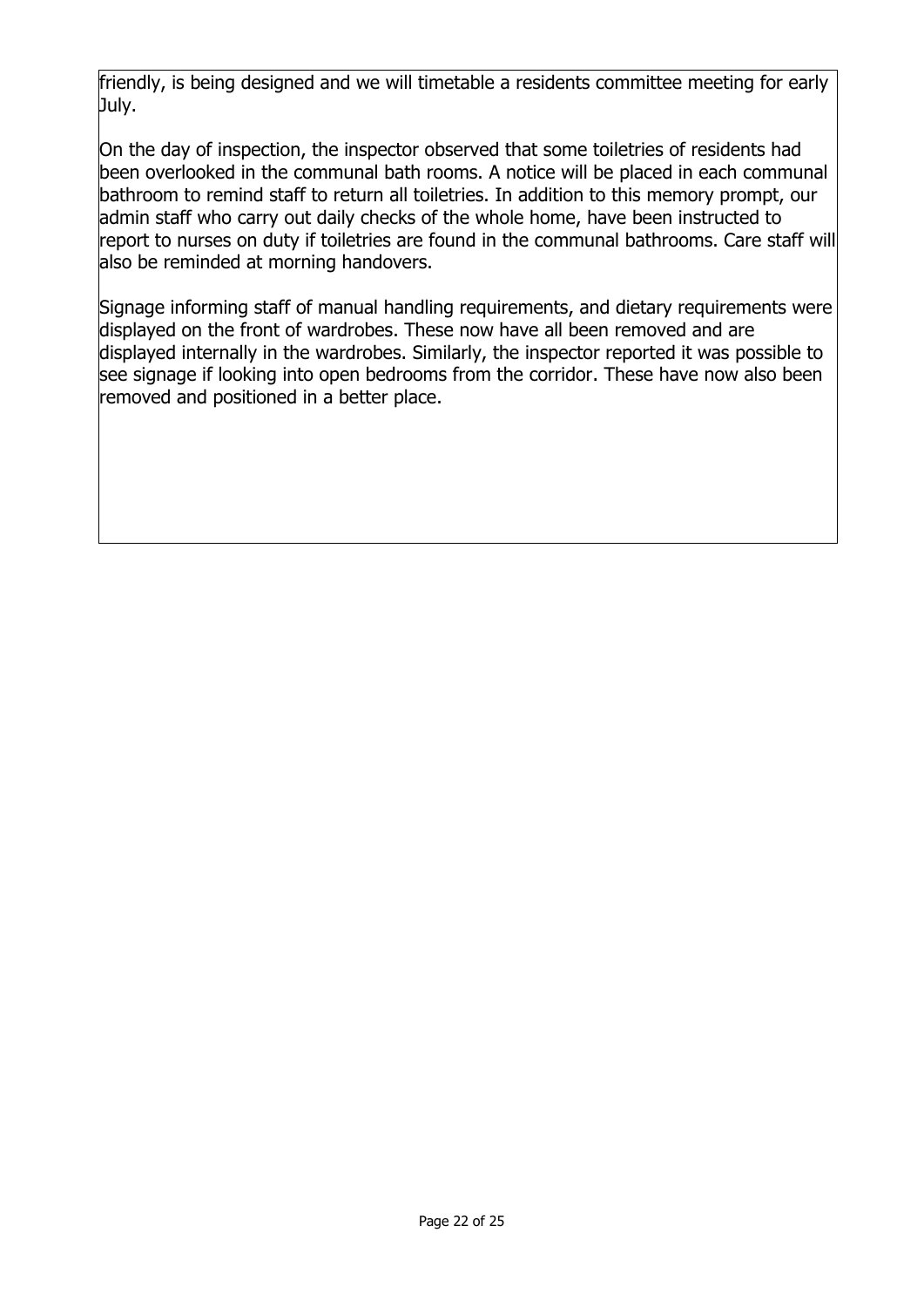## **Section 2:**

## **Regulations to be complied with**

The provider or person in charge must consider the details and risk rating of the following regulations when completing the compliance plan in section 1. Where a regulation has been risk rated red (high risk) the inspector has set out the date by which the provider or person in charge must comply. Where a regulation has been risk rated yellow (low risk) or orange (moderate risk) the provider must include a date (DD Month YY) of when they will be compliant.

The registered provider or person in charge has failed to comply with the following regulation(s).

| <b>Regulation</b>         | <b>Regulatory</b><br>requirement                                                                                                                                                                        | <b>Judgment</b> | <b>Risk</b><br>rating | Date to be<br>complied with |
|---------------------------|---------------------------------------------------------------------------------------------------------------------------------------------------------------------------------------------------------|-----------------|-----------------------|-----------------------------|
| Regulation<br>16(1)(a)    | The person in<br>charge shall<br>ensure that staff<br>have access to<br>appropriate<br>training.                                                                                                        | Not Compliant   | Orange                | 30/09/2019                  |
| Regulation<br>18(1)(c)(i) | The person in<br>charge shall<br>ensure that each<br>resident is<br>provided with<br>adequate<br>quantities of food<br>and drink which<br>are properly and<br>safely prepared,<br>cooked and<br>served. | Not Compliant   | Orange                | 30/07/2019                  |
| Regulation 18(2)          | The person in<br>charge shall<br>provide meals,<br>refreshments and<br>snacks at all<br>reasonable times.                                                                                               | Not Compliant   | Yellow                | 30/07/2019                  |
| Regulation 21(1)          | The registered<br>provider shall<br>ensure that the<br>records set out in<br>Schedules 2, 3 and<br>4 are kept in a                                                                                      | Not Compliant   | Orange                | 30/09/2019                  |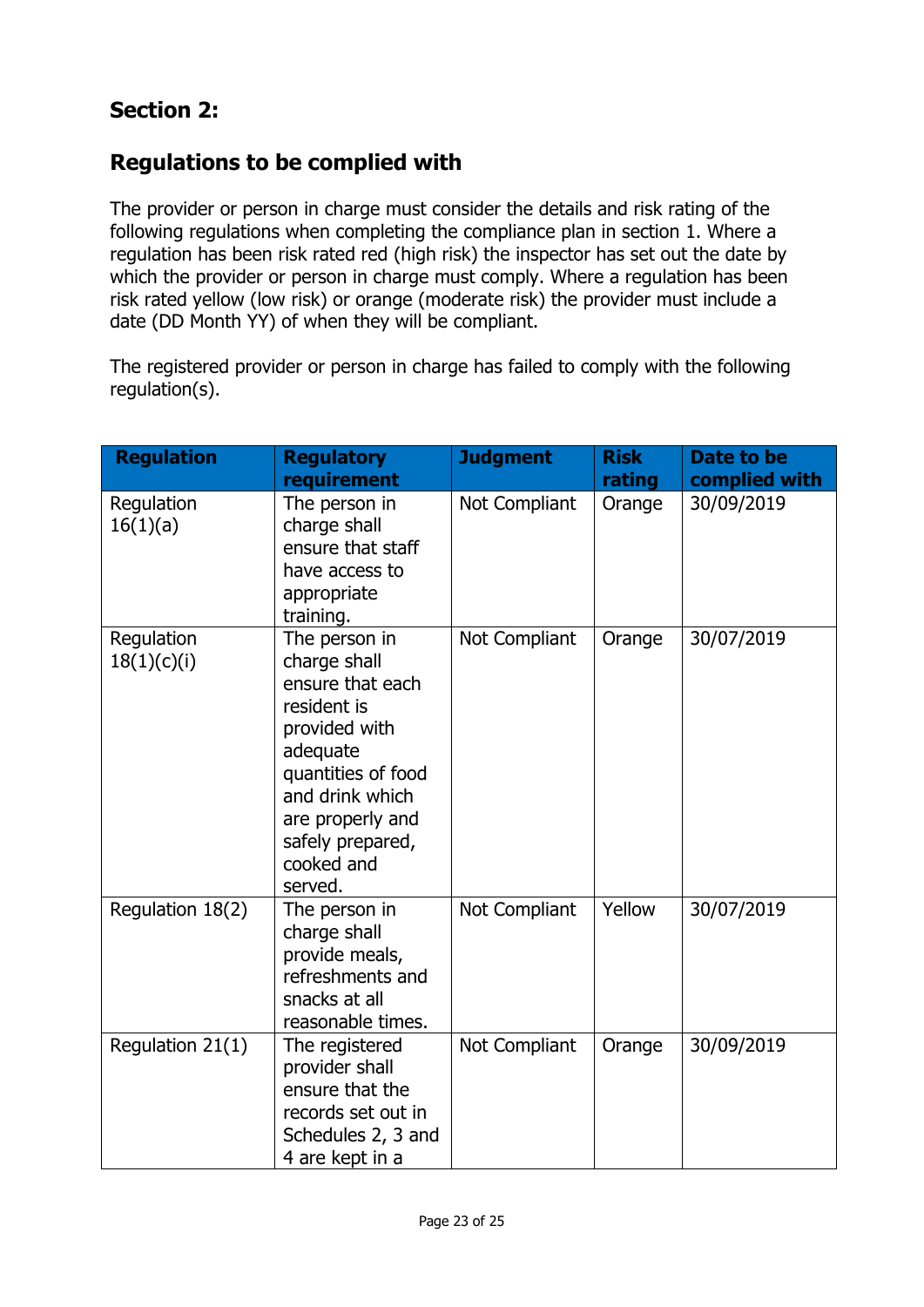|                        | designated centre<br>and are available<br>for inspection by<br>the Chief<br>Inspector.                                                                                                                                                                                                            |                            |        |            |
|------------------------|---------------------------------------------------------------------------------------------------------------------------------------------------------------------------------------------------------------------------------------------------------------------------------------------------|----------------------------|--------|------------|
| Regulation 23(c)       | The registered<br>provider shall<br>ensure that<br>management<br>systems are in<br>place to ensure<br>that the service<br>provided is safe,<br>appropriate,<br>consistent and<br>effectively<br>monitored.                                                                                        | Not Compliant              | Orange | 30/09/2019 |
| Regulation 27          | The registered<br>provider shall<br>ensure that<br>procedures,<br>consistent with the<br>standards for the<br>prevention and<br>control of<br>healthcare<br>associated<br>infections<br>published by the<br>Authority are<br>implemented by<br>staff.                                             | Not Compliant              | Orange | 30/07/2019 |
| Regulation<br>28(1)(d) | The registered<br>provider shall<br>make<br>arrangements for<br>staff of the<br>designated centre<br>to receive suitable<br>training in fire<br>prevention and<br>emergency<br>procedures,<br>including<br>evacuation<br>procedures,<br>building layout and<br>escape routes,<br>location of fire | Substantially<br>Compliant | Yellow | 30/09/2019 |